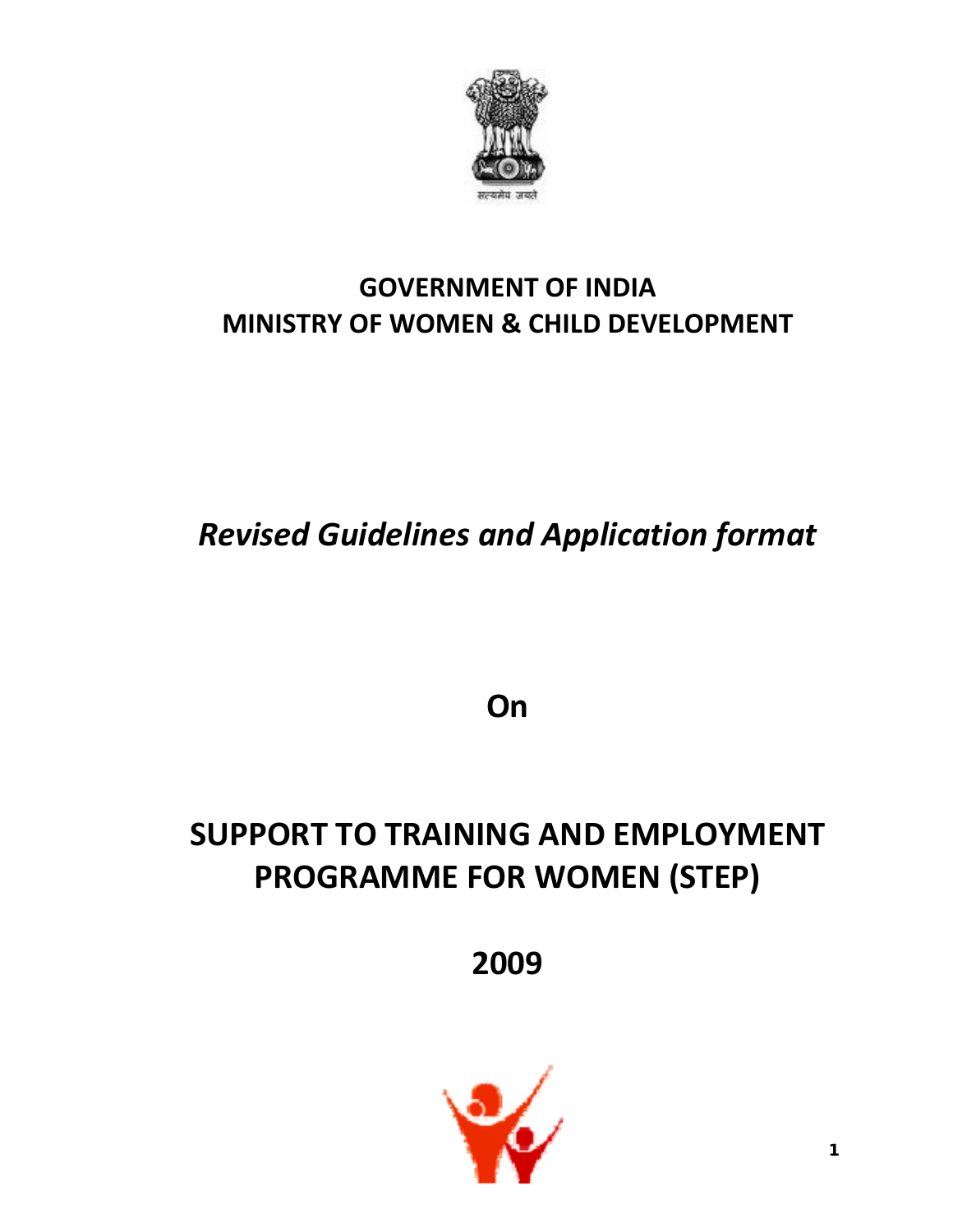### **SUPPORT TO TRAINING AND EMPLOYMENT PROGRAMME FOR WOMEN (STEP)**

#### **BACKGROUND**

As per the 1991 Census, there are 407.1 million women representing 47.1 percent of Country's total population. Of those 91.40 million are in work force and 90 percent of them are in the informal sector with no legislative protection and with worst condition of working. The National Commission for Self Employed Women and Women in the Informal Sector (1988) which made a situational review of women in the informal Sector had suggested introduction of protective measures which would ensure guarantee of employment and income generation minimum wages, welfare and support services, training and upgradation of skills, etc. Towards this end, a programme for women (STEP) was launched in 1986 as one of the measures to ensure well being of women in the traditional informal sector.

2. The programme of STEP advocates the objective of extending training for upgradation of skills and sustainable employment for women through a variety of action oriented projects which employ women in large numbers. The Scheme covers 8 traditional sectors of employment, viz., Agriculture, Small Animal Husbandry, Dairying and Fisheries, Handlooms, Handicrafts, Khadi and village industries and sericulture. Two more sectors, namely Social forestry and waste land Development have been added later and now locally appropriate sectors as recommended by the State Governments have also been incorporated.

3. Based on the experience gained from the implementation of the scheme during the seventh plan period and in the subsequent years (1985-92) and also as per the advice given by the Ministry of Finance and the Planning Commission, it was decided to formulate the scheme for strengthening of the existing programme components and thus make the programme more effective in achieving the envisaged objectives. The scheme has also been evaluated by an independent agency and it has been suitably modified to achieve the envisaged objectives in a more effective and visible manner.

### **THE CONCEPT**

4. The Support to Training & Employment Programme for Women (STEP) was launched as a Central Sector Scheme in 1986-87. The programme of STEP aims to make a significant impact on women by upgrading skills for self and wage employment. The sequence of activities is envisaged as mobilizing women in viable groups, improving their skills, arranging for productive assets/ access to wage employment, creating backward and forward linkage, improving/arranging for support services, providing access to credit, awareness generation, gender sensitization, nutrition education, sensitization of project functionaries etc. Thus, STEP advocates an integrated package of inputs aiming at the self-reliance and empowerment of women by enhancing their productivity and enabling them to take up income generation activities. The ultimate endeavour of each project should be develop the group to thrive on a self- sustaining basis in the market place with the minimal Government support and intervention after the project period is over.

#### **5. OBJECTIVES OF THE SCHEME**

- $\triangle$  Mobilising women in small viable groups and making facilities available through training, access to credit and other inputs.
- Provide training for skill up gradation
- Enabling groups of women to take up employment-cum-income generation programmes of their own, or to access wage employment.
- $\bullet$  Provide support services for further improving and employment conditions of women and for access to health care, literacy, legal literacy, and other information.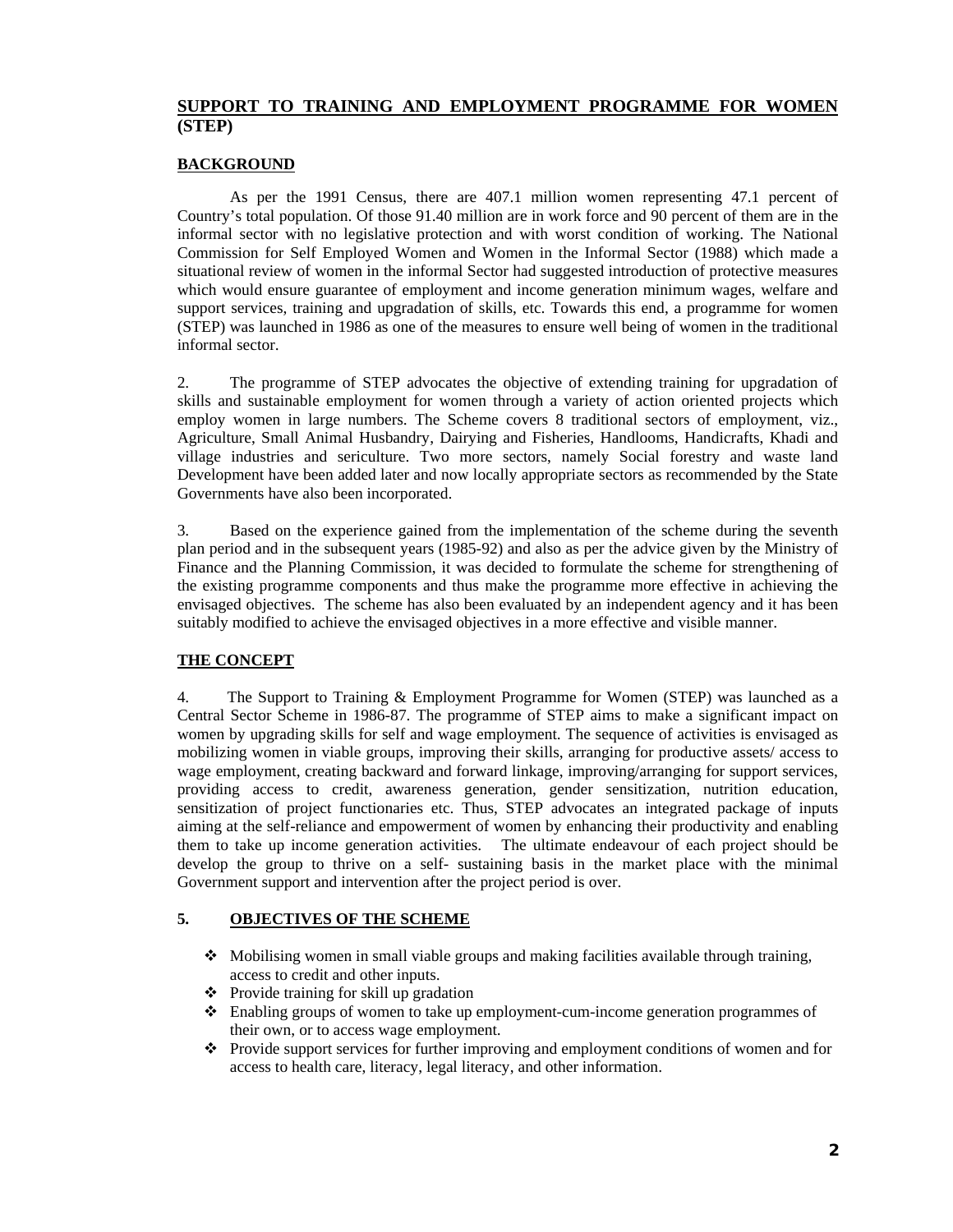#### **SERVICES**

6. The Scheme aims at providing as integrated package of the following services to women to enable them economically more viable, independent and raise their socio-economic status.

- Up gradation of skills through training.
- Better and sustainable employment opportunities
- Backward and forward linkages
- Facilitation of organization of women
- **Support services with the coverage of** 
	- Health Check-ups
	- Referral Services
	- Mobile creches
	- **Education facilities**

#### **7. SECTORS COVERED**

- 1. Agriculture,
- 2. Animal Husbandry,
- 3. Dairying,
- 4. Fisheries,
- 5. Handlooms,
- 6. Handicrafts,
- 7. Khadi and village Industries
- 8. Sericulture.
- 9. Social Forestry
- 10. Waste Land Development and
- 11. Any other locally appropriate sector\*

\*The list of such sectors to be finalized and revised from time to time by the Ministry in consultations with State Govt.

#### **TARGET GROUP**

8. The target group to be covered under the STEP Programme includes the marginalized, assetless rural women and urban poor. This includes wage labourers, unpaid daily workers, female headed households, migrant labourers, tribal and other dispossessed groups. The beneficiaries under the project will be poor or assetless marginalized women with special focus on SC/ST households, women headed households and families below the poverty line. Special attention will be paid to women living in focal districts already identified by this Department or any institution, or organization to identity areas and regions and activities in which women are particularly disadvantaged.

#### **NUMBER OF BENEFICIAIRES**

9. The number of beneficiaries may vary from 200 to 10000 depending upon the nature of the project and capacity of the organisation and topographical/demographical area proposed to be covered by the project proposal. However, the family members of the women beneficiary will not be counted as beneficiaries to decide the number of beneficiaries of the project proposal unless member of the family is a direct trainee.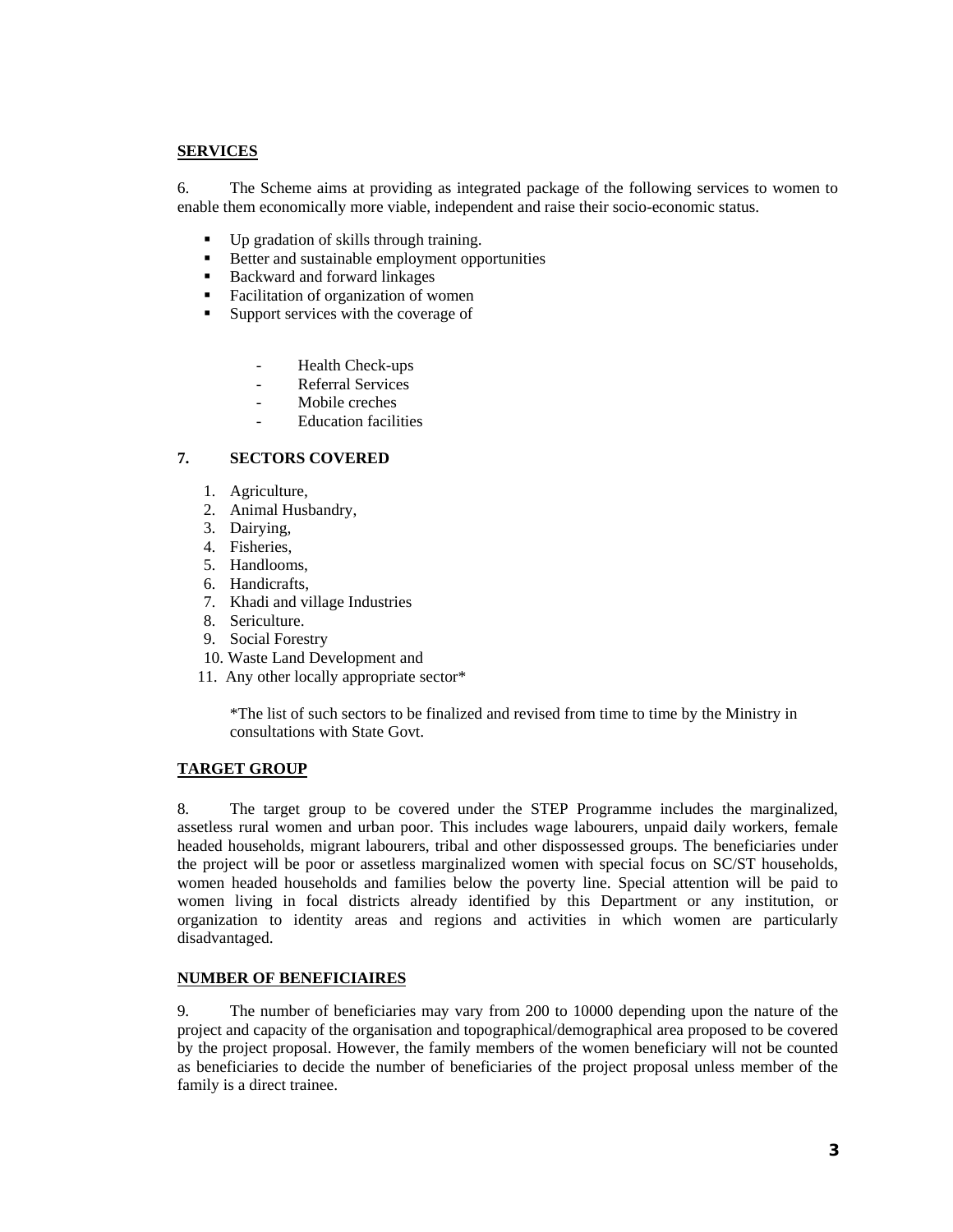#### **NORMS**

10. The programme will be implemented in the sectors listed above. As the programme is to cover the various sectors different from each, the cost of the project is bound to vary from project to project. It has been, therefore, decided that the NABARD approved norms will be made applicable to the project to be sanctioned under STEP scheme. In the areas/in the cases of the projects where NABARD Norms are not available the advice of the concerned Technical Ministry will be obtained before a project is sanctioned with the approval of the project Sanctioning Committee. However, it will be ensured that per capita cost does not exceed Rs. 16,000. As per practice, the technical feasibility and item-wise cost of the project will be ascertained in consultation with the concerned Technical Ministry/Department before a project is sanctioned with the approval of the Project Sanctioning Committee. However, the services of other agencies/ institutes may be also availed of for pre-appraisal of the project proposals or technical advice, if required. In sanctioning projects, it will be ensured that the tapering Budget is prepared so that the project becomes sustainable of its own on the completion of the term of a project**.** 

#### **DURATION OF THE PROJECT**

11. A particular project will be for duration of upto 5 years depending upon the nature, kind of activities and the number of beneficiaries to be undertaken.

#### **IMPLEMENTING AGENCIES**

12. The scheme is proposed to be implemented through Public Sector Organisations, District Rural Development Agencies. Federation, Co-operatives and voluntary Organisation - Non-Government Voluntary Organizations working in rural areas with legal status as a society registered under the societies Registration Act of 1860 or under the Corresponding State Acts. Recipient of financial assistance under STEP are required to be bodies, Organisations or agencies working in rural /urban areas, although their Headquarters may be located in the urban area. They must be registered at least for 3 years (experience/existence in the sector concerned )at the time of approaching for assistance. Implementing agencies will also identify a set of link agencies which would facilitate the implementation of the project through their expertise, resources and experience. Link agencies would also include voluntary Organizations; active in the field of employment and women's development. While selecting non government organizations as implementing agencies, it would be ensured that the selected organisations have adequate infrastructure and technical expertise in the sector, financial soundness with facilities, resource experience and administrative capabilities for undertaking the project.

13. Women Development Corporations wherever they exist, would be involved in identifying economically viable projects, preparing project report, arranging for required training, facilitating access to credit etc. Linkages with State Departments concerned and with the existing programmes of the State and the Central Government will be established so as to enable the beneficiaries to optimally utilize their services. The implementing agency will be assisted by the State Department involved in Women's Development to effectively co-ordinate to draw upon the resources of existing infrastructure and services under programmes like ICDS, DWCRA, Mahila Samakhya, IRDP, etc.

#### **PROJECT FORMULATION**

 14. The first element of the project formulation exercise by the implementing agency would be to undertake an analysis of the sector proposed to ascertain the socio-economic status and role of women in that Sector. The particular disadvantages and discrimination faced by women will be identified. The casual factors which lead to the exploitation and oppression of women in the Sector would be delineated clearly and the necessity and strategy for specific interventions will be prepared.

15. Special attention will be paid to pre-project activities including the conduct of benchmark survey which will be an essential pre-requisite for every project and would help in developing a data base from time to time for the assessment of the project performance with respect to various indicators developed and eventually in assessing the impact of the project on the status of women beneficiaries of the project. A meticulously conducted benchmark survey can generate valuable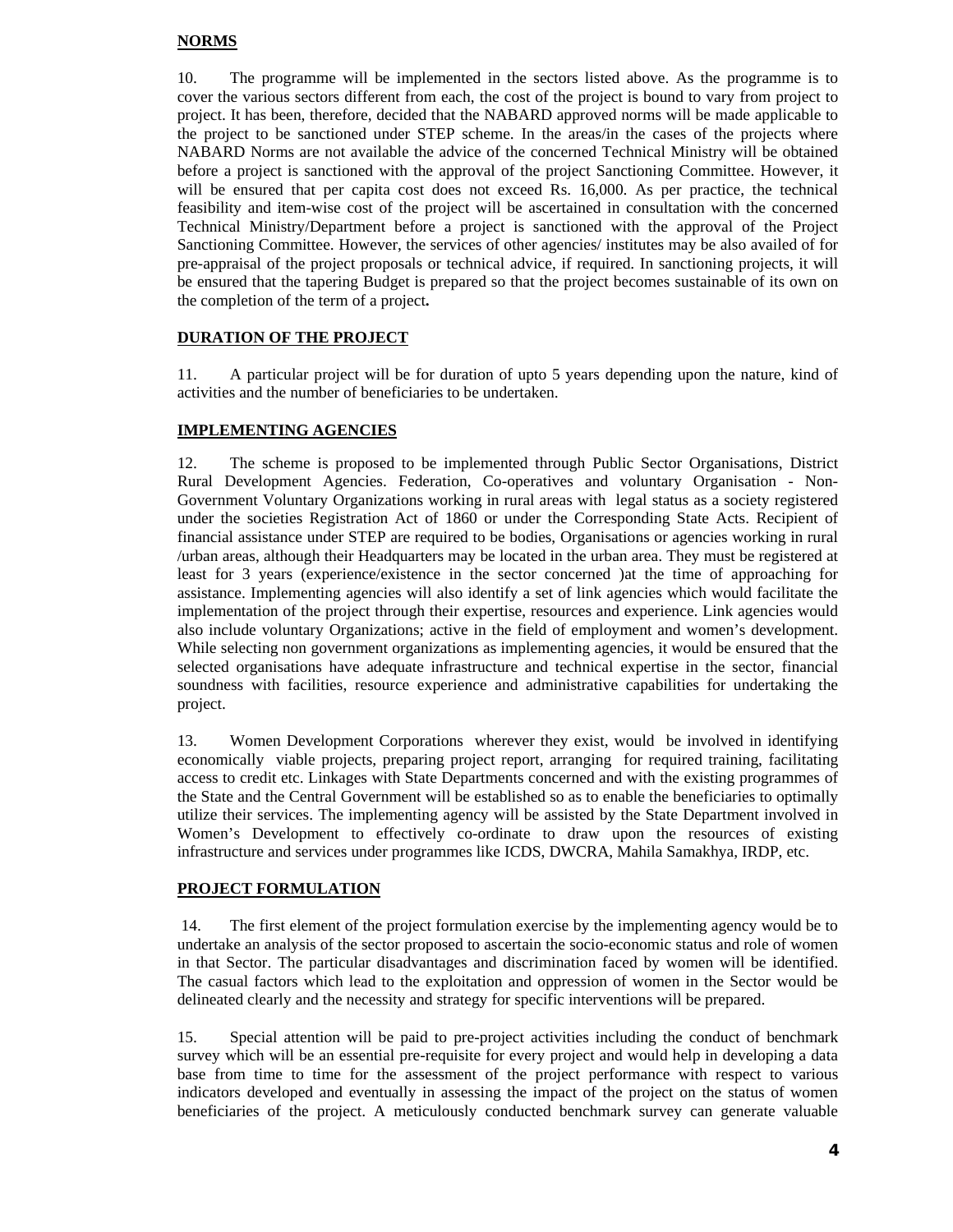information on the women employed in the concerned sectors, besides also helping in identification of beneficiaries for the project.

16. In each of the project to be implemented under the scheme, one of the major concerns will be raising the standards of living of women and their families through the generation of additional income from the project's economic activities. This will enable the beneficiary women and their families to rise above the poverty line. Each project proposal will be required to work out the viability of the economic activity. The cost of inputs (including women's time) and expected outputs is to be valued at current market prices and the existing infrastructure.

17. As a part of the Project Formulation Exercise, the implementing, agency will have to ensure that inputs relating to Health and Nutrition Education, Adult literacy, awareness generation and women's Rights, Health Check-ups etc. would be provided to the beneficiaries of STEP Project in consultation with State Health Departments, Directorates of Adult Education, Central Social Welfare Board and State Social Welfare Boards to ensure that all round capacity building of women beneficiaries takes place. The project range may vary from 200 to 10,000 beneficiaries per project.

18. The project proposal should also elaborate the strategy to address the following activities-

- **n** mobilize women into viable groups
- improve their skills

.

- **a** arrange for productive assets
- create backward and forward linkages
- improve/arrange for support services(health, child-care, education)
- **provide access to credit**
- **undertake awareness generation**
- **i** impart nutrition education
- sensitize project functionaries
- convergence of services

#### **PATTERN OF ASSISTANCE**

19. The pattern of assistance for the scheme will be as follows:-

#### a) **100% Assistance**

- **Project Staff and Administrative cost,**
- Training-stipend, Training of Trainers, skill upgradation/ reinforcement, Training-cum-Production Centers and Raw Material for Training.
- Support to members for formation of co-operative societies, producers, workers co-operative, leading to formal legal organizations.
- Support services-Education, General Awareness, health care sanitation, nutrition/ creche facilities for dependent children. Wherever convergences of these services are not available these will be provided as part of the project cost.
- **Marketing support- Marketing/Sales personnel, stock provision and buyers' credit, godowns,** marketing outlets, quality control and managerial support.

#### b) **50% Assistance**

Construction of individual work sheds and production centre not related with training –50% of the total cost on this component will be borne by the Government of India and 50% will have to be borne by the implementing agency.

#### c) **Working Capital/raw material requirements**

20. Financial Assistance will be provided for working capital and raw material in a phased, manner starting with 100% during the first year 50% in the Second Year and 30% of the Third year of the project. This phasing is considered essential to minimize the otherwise exorbitant costs and also with the ultimate aim of the STEP Project to make these projects self-sufficient or reach them to a status where the beneficiaries of the STEP Project will meet their requirements as an individual to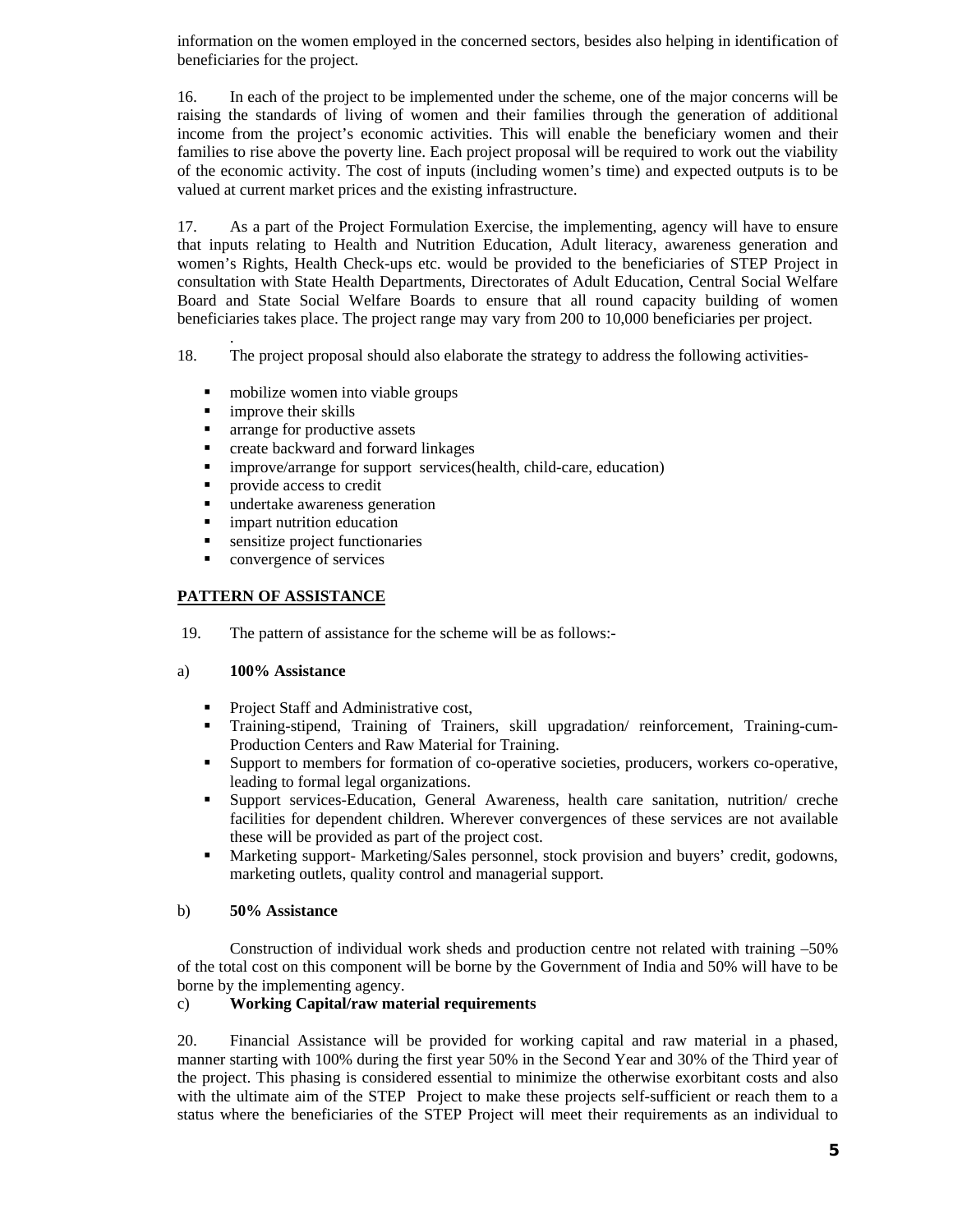meet its credit requirements from Rashtriya Mahila Kosh. NABARD, CAPART and other credit institutions like nationalized Banks and Co-operatives. The implementing agencies will have to arrange for credit after the project is over as these projects are of the nature of catalytic agents for the developmental aspects.

### 21. **COST STRUCTURE OF DIFFERENT COMPONENTS (in %)**

| 1. | Administration & the Project staff                                                                  | 6%  |
|----|-----------------------------------------------------------------------------------------------------|-----|
| 2. | Training Technical skill training and orientation of beneficiaries & Project                        | 20% |
|    | functionaries                                                                                       |     |
| 3. | Infrastructure including marketing support, quality control and managerial support                  | 25% |
| 4. | Raw material for training including equipment and other materials required for                      | 25% |
|    | training                                                                                            |     |
| 5. | Establishment of developmental cooperatives wherever required-mobilization and                      | 10% |
|    | strengthening of field level set ups where such support is not available through the                |     |
|    | existing set up                                                                                     |     |
| 6. | Support services (Wherever such services are not available or cannot be covered)                    | 8%  |
|    |                                                                                                     |     |
| 7. | Overriding cost                                                                                     | 6%  |
|    | Flexibility upto 5 % ( $+$ or -) within the component-wise break up of project cost is permissible. |     |

22. Under the programme 90% of the project cost is given by the Government of India. The remaining 10 % will have to be borne by the implementing agency from its own resources or through sources other than Government of India.

### **PROJECT SANCTIONING COMMITTEE**

23. The Project Sanctioning Committee will be headed by the Secretary Ministry of Women & Child Development. It will have representatives from the Planning Commission and Central Government Departments, concerned with the subject matter of the proposals. State Government representative, representatives from NIPCCD, will also participate in this committee.

### **STATE LEVEL EMPOWERED COMMITTEE (SLEC)**

24. All project proposals under the STEP scheme should be sent to the Ministry of Women and Child Development through the concerned State Government with the recommendations of the State Level Empowered Committee (SLEC). State Governments have constituted a State level Empowered Committee(SLEC) to examine the project Proposals submitted by Registered Voluntary Organizations ( of atleast 3 years standing ) District Rural Development Agencies, Public Sector Undertakings/ Organizations, Cooperative/Federations.

### **RELEASE OF FUNDS**

25. On approval of the project by the project Sanctioning Committee the grant shall be released to the agency to cover the non-recurring expenditure and 50% of the recurring expenditure of the first year. Subsequently grants will be released on the annual basis amounting to 50% of the year's grant on receipt of accounts duly certified by a Chartered Accountant/ or authorized and utilization certificate in the prescribed from (Annexure-IV) attached.

### **PROJECT IMPLEMENTATION**

26. The functionaries of the implementing agencies and the link agencies and the voluntary organisations involved would initially be given a suitable orientation towards the scope, objectives and requirements under the projects for the effective implementation of the project. Sensitization towards women's issue will be an integral part of training at all levels including the project implementing agencies and the beneficiaries as well.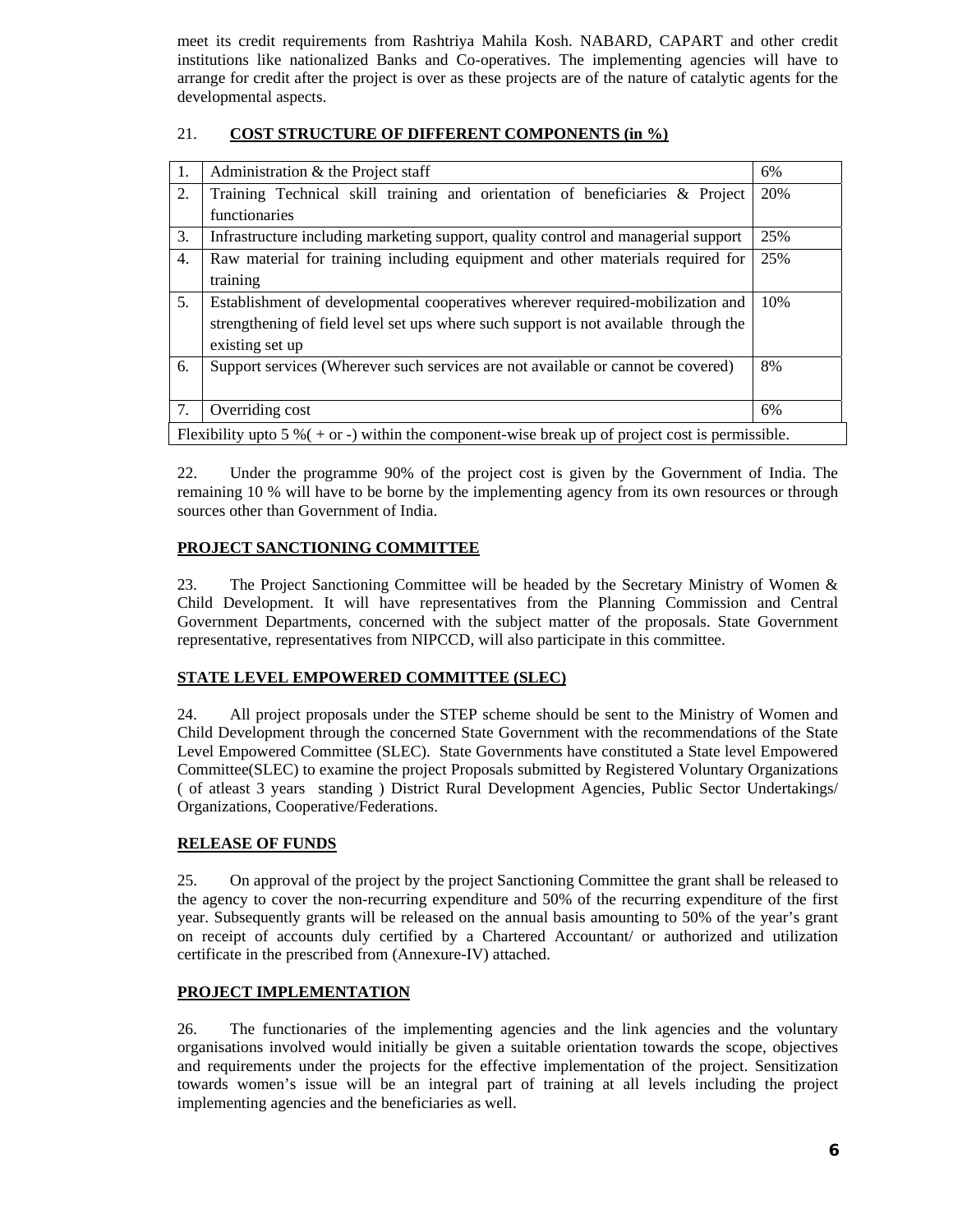27. Women will be given training on various aspects, including group formation, skill upgradation management of the primary producer groups and co-operatives, entrepreneurship skills, marketing, awareness of their rights and gender concern etc. So as to equip them to face, overcome and resolve their economic and social constraints and problems at their own level and to promote genuine empowerment. This is the basic approach towards the evaluation of the Status of women.

28. The implementing agency in the project formulation will outline the training arrangements of the beneficiaries, extension workers, field supervisors and technical staff, etc. identifying the training institute, guidelines of training, cost estimate etc. No additional training institute will be established. The existing infrastructure already available will be uplifted and Training will be through accredited agencies/Trainers. NIPCCD will coordinate the training arrangements and ensure that the training is imparted not only in the technical trade to upgrade the skills of market management, but also in gender sensitization, gender awareness, including legal literacy and sensitization.

29. Strong forward and backward linkages will be essential to ensure the viability and success of the economic activities of the project in the sector. The implementing agency will help for the provision of raw materials, ensure proper marketing and tie-ups for marketing of the produce's during the project period and help the groups of women under the project to manage these activities within the group once the project is over. The implementing agency will help up in tying up credit facilities. Rashtriya Mahila Kosh (RMK) will be included as a nodal agency for micro credit facilities. Besides, other financial institutions/agencies may be considered for credit linkages of the beneficiaries depending on their presence in the area. The women's groups should not be wholly captive to Governmental Corporations for marketing their products in the interest of making the groups selfsustaining in their rural set up. One of the project objectives will be to ensure that these groups are able to develop and thrive on a self-sustaining basis in the market place, with the minimal of Governmental and formal support and intervention.

The implementing agency will issue Photo Identity Card to all beneficiaries for the project and a copy of the same will be forwarded to the Ministry for records.

#### **CONVERGENCE OF SERVICES**

30. The Scheme not only aims at imparting training for the upgradation of skills to enhance the income of beneficiaries, but also a package of services consisting of health checkup, nutrition, nonformal education, legal literacy, education, mobile creches gender sensitization and gender awareness etc. These services are to be converged in the STEP areas through existing programme of various others Ministries/Departments like Health, Education, Rural Development, Women & Child Development, CSWB and the State Government/Union Territory Administrations.

#### **PROJECT MONITORING & SUPERVISION**

31. Each project will have its own Management Information System (MIS), Monitoring Committees for each project will be set up by the implementing agency with representatives from the Ministry of Women & Child Development, State Government Departments concerned, and representatives of CSWB/SSWAB and from the link agencies and persons from academic and other institutions who are specialized in the sector concerned for the project under implementation. Review of the progress of the project on a regular basis will be done by this Committee. The Committee will meet as frequently as required but once in three months. Each project is expected to maintain a PERT Chart (Programme, Evaluation and Review Technique) about the progress of the Project since the time of its sanction to the stage of stabilization and returns. Each implementing agency will submit the Quarterly progress Report (QPR) in the prescribed proforma (Annexure-III) to the Ministry of Women & Child Development through the concerned Department/Undertaking of the State Govt. The Ministry will also hold regular Review Meeting on half yearly basis, to assess the cost benefit of the effectiveness of each of the project with respect to the parameters of number of women covered, trained and employed; availability of credit from financial institutions; socio-economic group of women covered(SC/ST Women below the poverty line etc.); increase in production/productivity and levels of income; creation of assets during the period and employment opportunities created on adhoc or sustainable basis.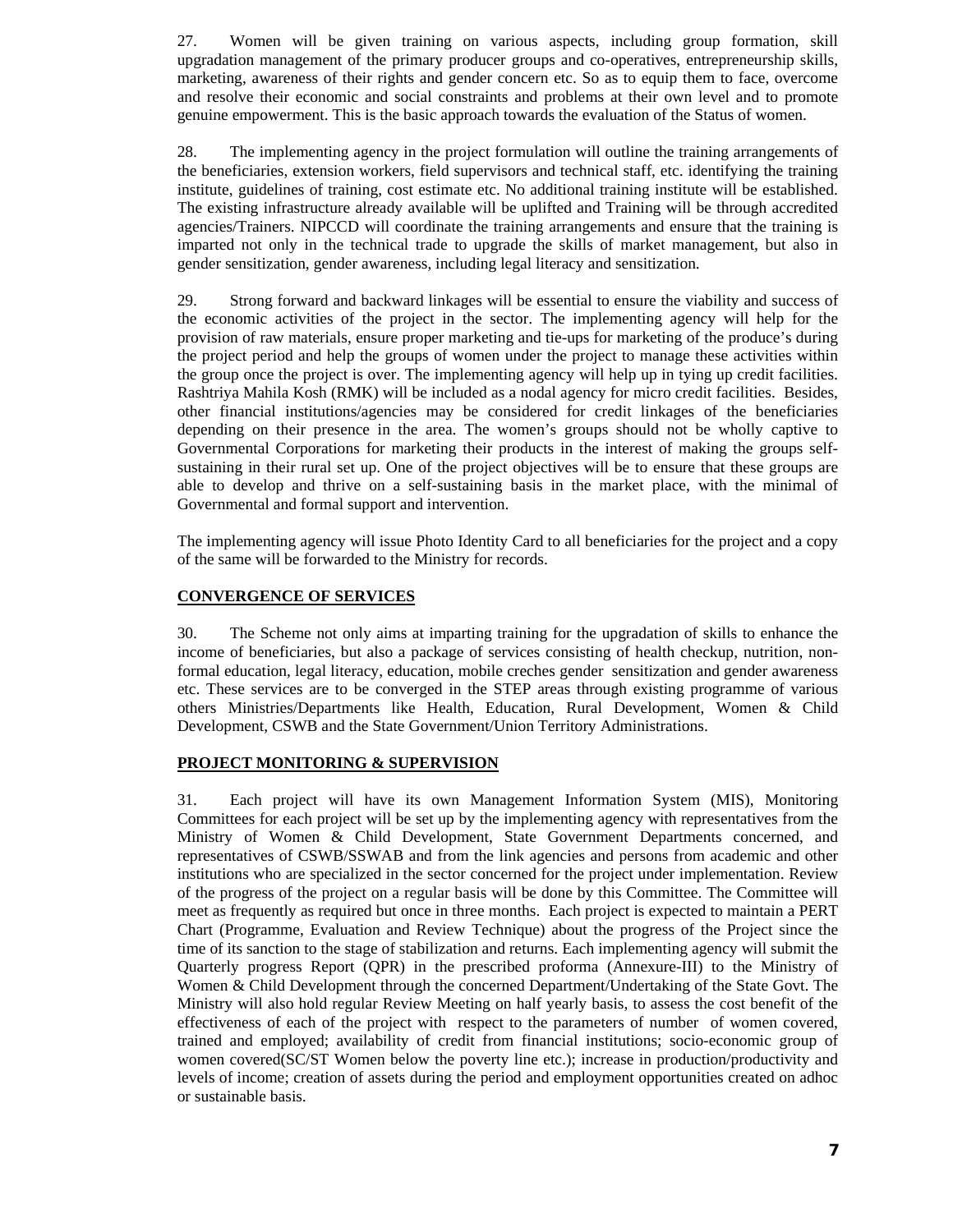#### **PROJECT EVALUATION AND ROLE OF RESOURCE AGENCIES**

32. The mechanism of concurrent evaluation will be built into the scheme as a whole and will be carried out through independent agency. The evaluation will be undertaken to assess both sectoral impact of the STEP Programme and the impact of each of the projects being implemented on the status of women beneficiaries. A research or specialized organization with appropriate knowledge and experience in evaluating employment oriented programmes will be selected for undertaking in concurrent evaluation. One or more Resource agencies will be identified to provide resources support to the scheme for evaluation of the scheme as a whole from time to time and for individual project if necessary. The Resource Agencies which will be specialized organizations in the non-governmental sectors, in the field of women's welfare and development would also undertake the task of imparting orientation training at all levels in the STEP projects. Essentially, the role of the Resource agency will be similar to the role being played by the National Institute of Rural Development (NIRD) Hyderabad with respect to the Integrated Rural Development Programme (IRDP) being implemented by the Ministry of Rural Development. Evaluation Agency may be identified at the outset. The agency which is expected to evaluate the project will be identified at the time the grant is approved and shall be provided with all baseline information as per the survey conducted by the recipient. Besides, end-line evaluation will also be undertaken which will assess impact of the project.

33. Documents required to be attached with the original Application Form and the documents required to be submitted for release of subsequent installment of fund is listed at **Annexure- V.**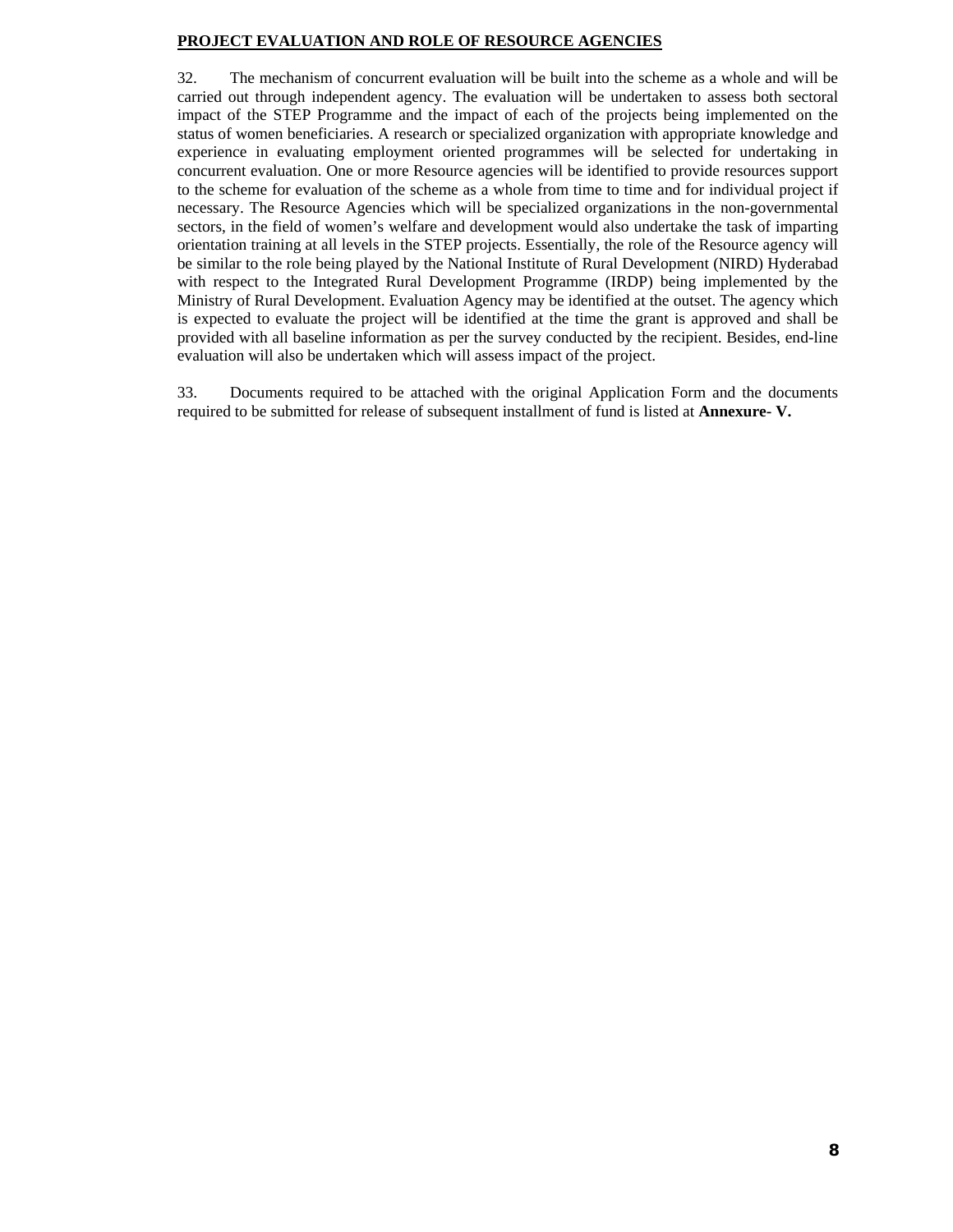## **TERMS AND CONDITIONS**

### **TERMS AND CONDITIONS ATTACHING TO GRANT-IN-AID TO VOLUNTARY ORGANISATION/INDIVIDUALS**

1 The grantee will execute bond favour of the President of India in the prescribed form.

2 The accounts of the project programme shall be maintained separately Reports on progress of expenditure will be sent as and when asked for by granter. The accounts shall be open to inspection by the Sanctioning authority. The audit of accounts shall be done both by the Comptroller and Auditor General of India under the provision of CAG (DPC) Act 1971 and internal audit by the Principal Accounts Office of the Ministry or Department. The audited accounts shall be sent to the granter annually.

3 The grant shall be utilized for the purpose for which it is sanctioned and in the stipulated time schedule. The grantee shall not divert any portion of the grant received by him for any other purpose of organisation or individual.

4 The grantee shall furnish, every quarter, progress of expenditure on the grants received upto the end of the previous quarter, alongwith a progress report on the implementation of the project. Release of further installments of grant shall be made on receipt of such reports. The report will clearly indicate the targets fixed in the project and achievements there against. Lack of clarity in the report may lead to delay in release of further installments of grant. Further amounts may be also not be released if the progress in implementation of the project is not clear from the report on the achievements of targets is not given.

4-A the organisation may please also ensure that the following points get mentioned in their Quarterly Progress Report:-

- i) that they are not getting assistance from anyone else for the programme.
- ii) Separate accounts are being maintained in the Bank;
- iii) The contribution of the Non-Governmental Organisation in promoting Mahila Samriddhi Yojana (MSY) Scheme alongwith the numbers of the Accounts opened as a result of their efforts

5. The grantee shall furnish a utilization certificate in the enclosed performa on the grants received every year within 12 months of the close of the Financial Year.

6. Any portion of the grant that remains unutilized for the purpose granted shall be refunded to the Government by the grantee except where it is adjusted against subsequent release.

7. The grantee shall maintain a record of assets and other items of permanent value having a life of not less than five years and costing Rs. 10,000/- and above acquired wholly or substantially out of the grant. Such assets should not be disposed of encumbered or diverted for purpose other than for which the grant is sanctioned without the prior approval of Govt. of India. Should the grantee organisation cease to exist at any time such assets etc., shall be surrendered to the Govt. of India.

8. When the Govt. of India/State Govt. have reasons to believe that the grant is not being utilized, for the purpose for which it is sanctioned, the amount paid to the grantee are liable to be refunded to the govt. of India.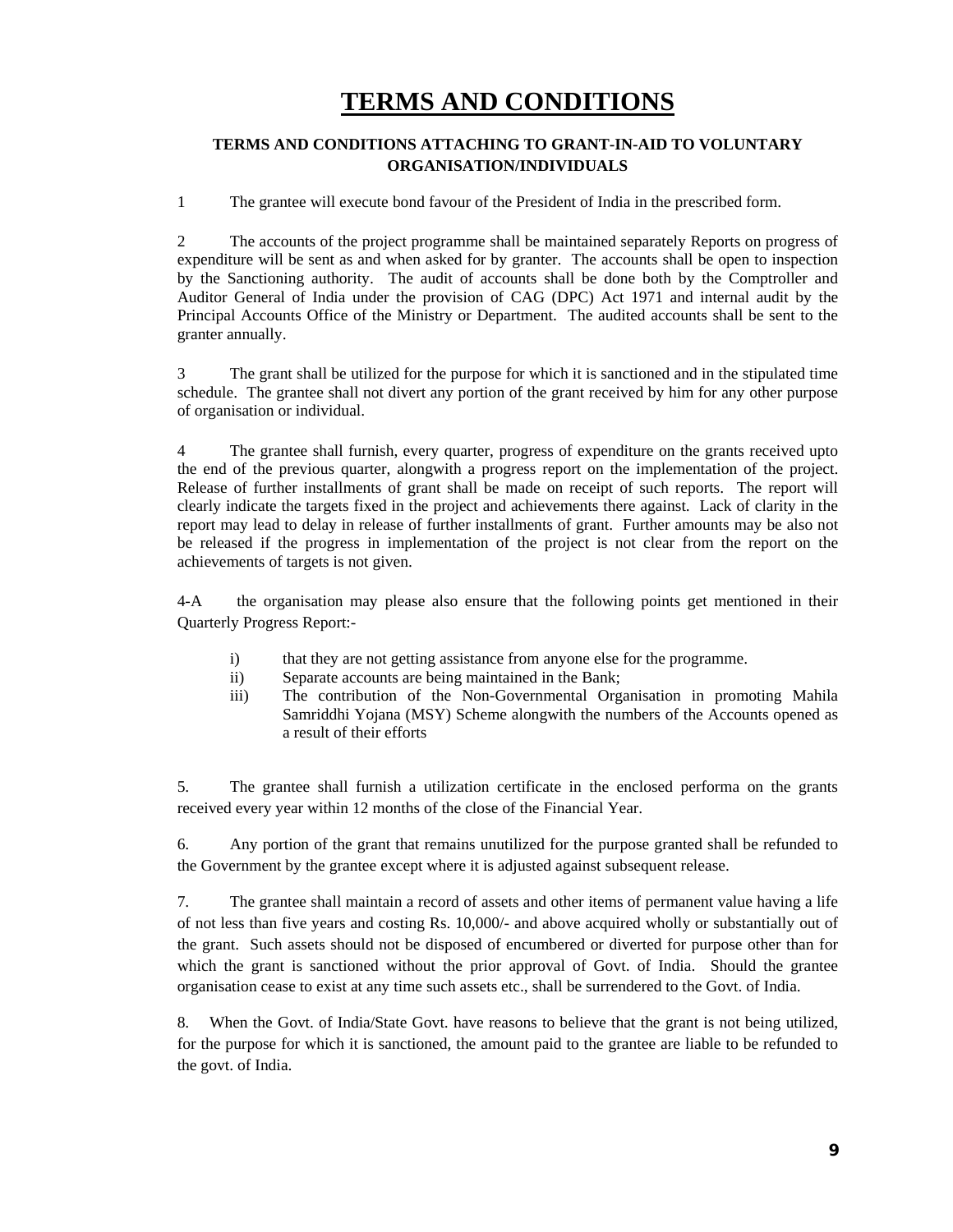9. The Govt. reserves the right to nominate a representative in the management of any grantee institution which received grant-in-aid from Govt. of India amounting to more than 50% of its annual recurring expenditure.

10. Govt. may direct grantee institution to make suitable changes in the Bye-laws and Articles of Association of the institutions concerned before release of grant-in-aid if the purpose of the grant required it.

11. Ownership of any building, or immovable property constructed wholly or partly out of the grant-in-aid may rest with the grantee so long as it is utilized for the purpose for which the grant has been sanctioned. The responsibility for the maintenance of such buildings etc. will also be that of the grantee institutions concerned. If the organisation ceases to exist, or there is breach of the terms and conditions of the grant or the building is not utilized for the purpose for which the grant was given, the ownership of the building shall rest wholly or partly with the Govt.

- 12. Where the grantee institution
	- i) employs more than 20 persons on a regular basis and at least 50% of its recurring expenditure is not out of grant-in-aid from Central Government and;
	- ii) is a registered society or a co-operative and is in receipt of a general purpose annual grant-in-aid of Rs. 2 lakhs and more out of the Consolidated Fund of India, the grantee should provide for reservation for scheduled castes and tribes in recruitment to the posts and services under it, as contained in orders issued by the Govt. from time to time for recruitment to posts and services under it.

13. "The implementing organisation should involve itself through all its functionaries in educating the project beneficiaries and other household on sanitation and hygiene and better models of cooking. As a result of such education the implementing organisation should try to motivate and persuade at least 10% if the project beneficiaries to build individual sanitary latrines and use smokeless chulhas from their own funds or by facilitating loans to them for the purpose. The implementing organisation should give information in the Quarterly Progress Report on the number of households motivated by it who are construction/have constructed sanitary latrines and have replaced traditional chullas with smokeless.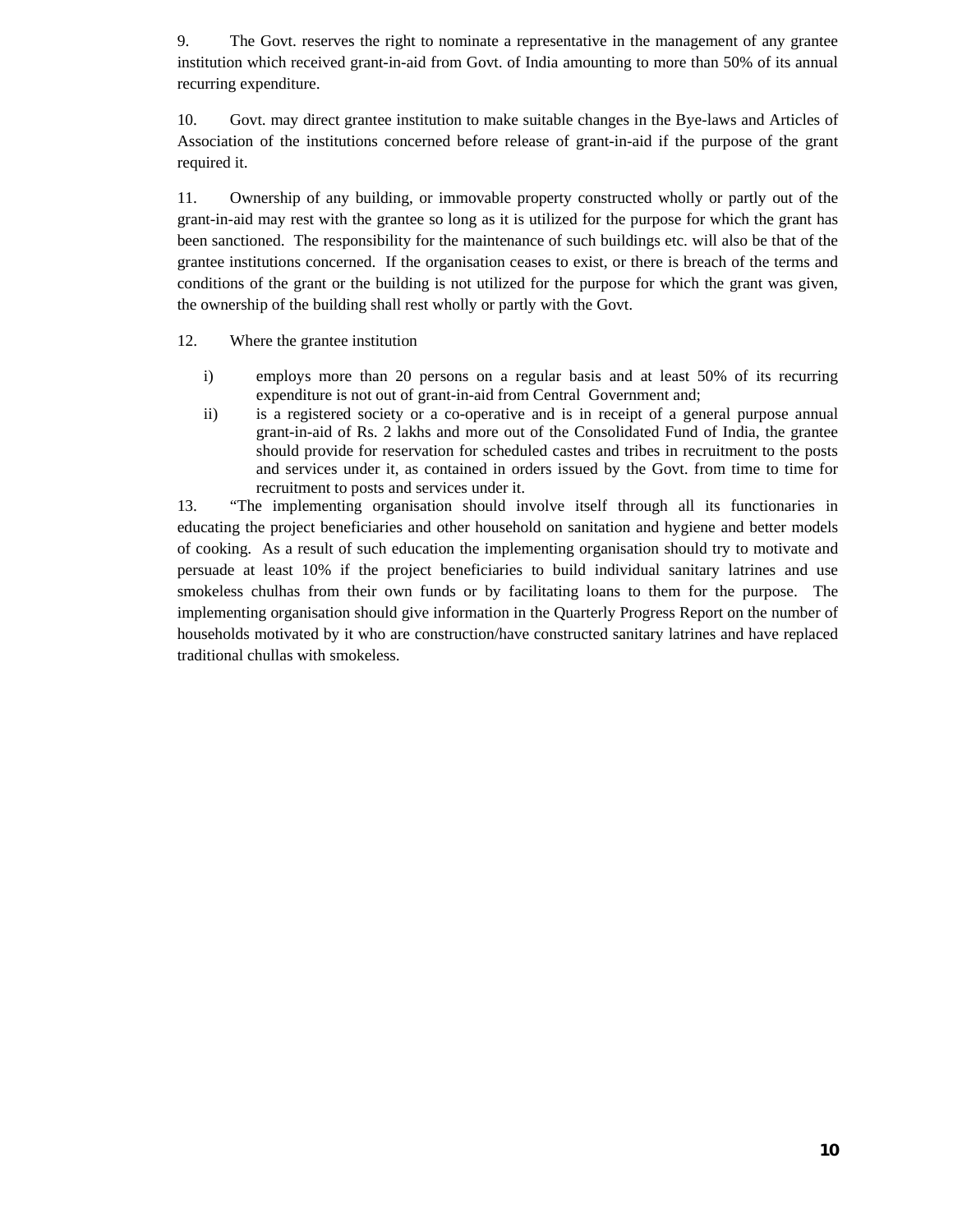## **APPLICATION FORM Support to Training and Employment Programme for Women (STEP)**

### **Note:**

- 1. The Application should be submitted in triplicate to the Child Development Programme Officer (CDPO) of the project area.
- 2. Applications either incomplete or without all enclosures will not be entertained.
- 3. Parts A & B should be completed by the applicant organization and Part 'C' by the CDPO and part D by the state Government.

### **Part-A- THE ORGANISATION**

1. Name and full Postal address of the head office of the Organisation

**District** 

**State** 

Pin Code

- 2. Telephone No. With STD code
- 3. Fax No.
- 4. Bank details of the organization
- 5. Do the bye laws of the NGO permit it to receive Govt. grants and implement women's Programme in the proposed project area?
- 6. Objectives of the Organisation
- 7. Brief History of the Organisation
- 8. Whether registered under Indian Societies Registration Act (ACT XXI of 1860) if so, give the number and date of registration. State the period of validity of the Registration Certificate (RC). In case renewal of RC is required, has it been done (attach documentary evidence).
- 9. Whether the organisation is of all India character: if yes, give the address of its branches in different States including the State Branch which will run the Short Stay Home with Phone No. Fax No. etc.
- 10. Whether organisation is located in its own/rented building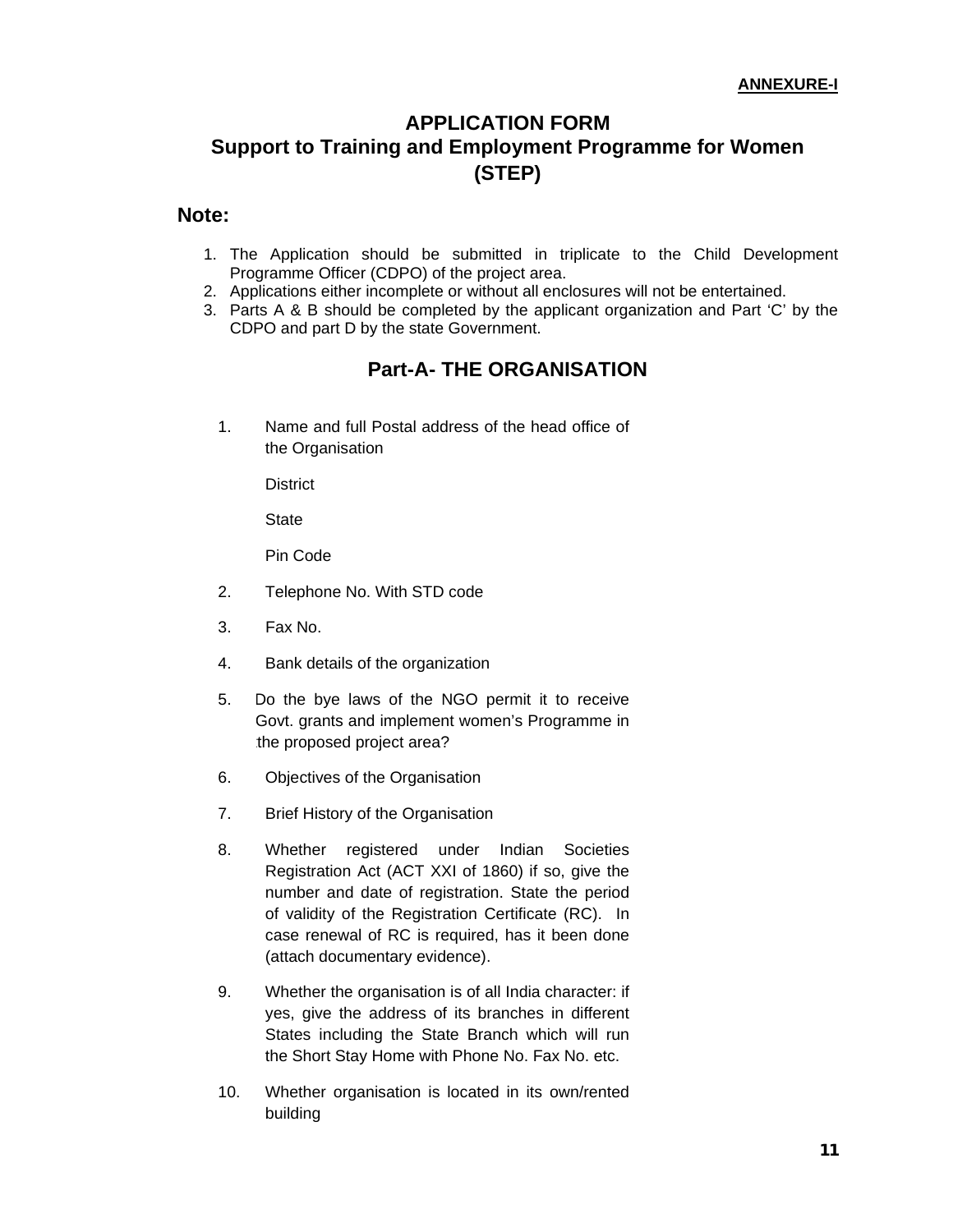11. Major activities of the Organisation in the last 3 years:

| Name of activity |     | Expenditure |          |  |
|------------------|-----|-------------|----------|--|
|                  | Men | Women       | Children |  |
|                  |     |             |          |  |

#### 12 Financial status of the Organization in the last 3 years *(Rs. in Lakhs)*

| Year | &<br>Income<br>Expenditure | Receipt<br>Payment<br>& | Surplus | Deficit |
|------|----------------------------|-------------------------|---------|---------|
|      |                            |                         |         |         |
|      |                            |                         |         |         |
|      |                            |                         |         |         |

13. Details of grants received from Central Govt./ State Govt. and other Govt. agencies in the last 3 years: *(Rs. in Lakhs)*

| Sanction<br>No. | order | Date | Amount | Scheme | Address of funding agency |
|-----------------|-------|------|--------|--------|---------------------------|
|                 |       |      |        |        |                           |
|                 |       |      |        |        |                           |

14. Details of Foreign Contribution received during last 3 years:

| Country | Organisation | Purpose | Amount |
|---------|--------------|---------|--------|
|         |              |         |        |
|         |              |         |        |

15. Details of office bearers of the Organisation

| SI.<br>no. | Name<br>&<br>Address | Male/<br>Female | Age | Post | Qualification | Profession | Annual<br>Income |
|------------|----------------------|-----------------|-----|------|---------------|------------|------------------|
|            |                      |                 |     |      |               |            |                  |
|            |                      |                 |     |      |               |            |                  |
|            |                      |                 |     |      |               |            |                  |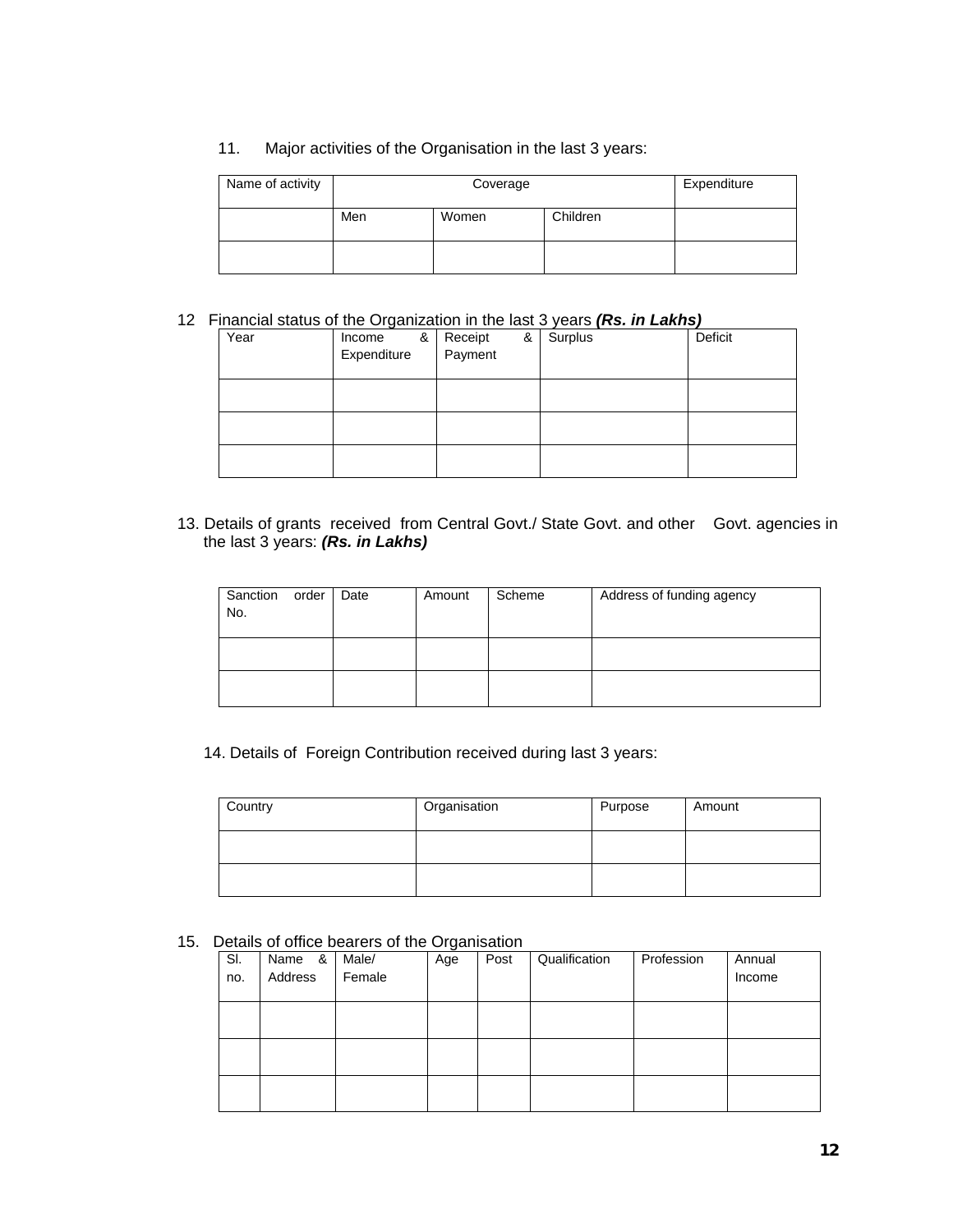### 16. Details of employees of the Organisation:

| SI.<br>No. | Name &<br>Address | Male/<br>Female | ັ<br>Age | Post | Qualification | Profession | Annual<br>salary |
|------------|-------------------|-----------------|----------|------|---------------|------------|------------------|
|            |                   |                 |          |      |               |            |                  |
|            |                   |                 |          |      |               |            |                  |
|            |                   |                 |          |      |               |            |                  |

### 17. Details of Managing Committee members of the Organisation:

| SI.<br>No. | Name & Address | Male/<br>Female | Age | Occupation | Profession | Monthly<br>Income |
|------------|----------------|-----------------|-----|------------|------------|-------------------|
|            |                |                 |     |            |            |                   |
|            |                |                 |     |            |            |                   |
|            |                |                 |     |            |            |                   |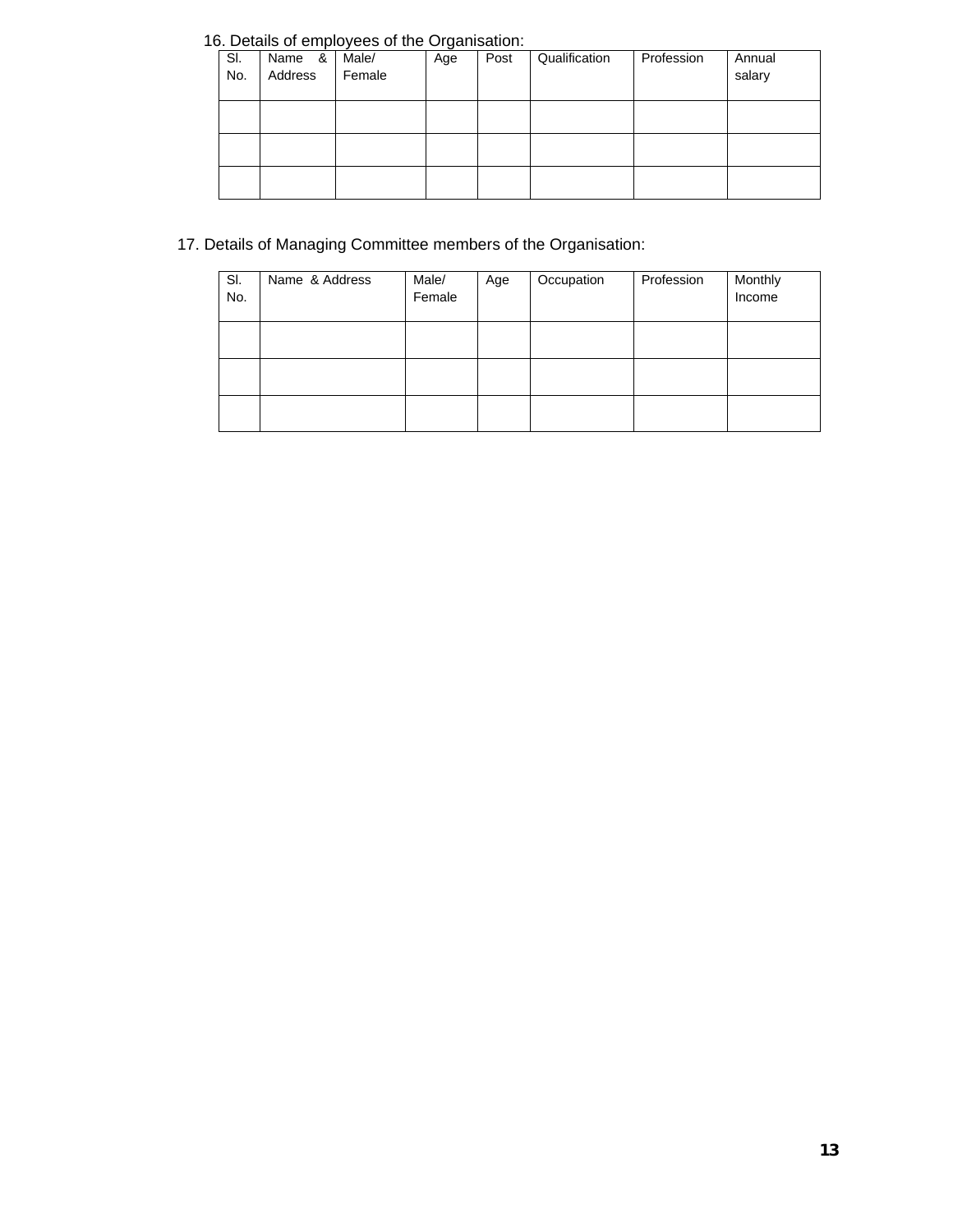## **Part-B- Project Details**

- 1. Name of the project:
- 2. Duration of the Project:
- 3. No. of beneficiaries to be covered:

### **SELECTION OF PROJECT AREA**

4. Please furnish names of Districts and Blocks proposed to be covered and their type in the following table:

### **TABLE-1**

| <b>DISTRICTS</b> | <b>BLOCKS</b> | <b>RURAL/</b><br>URBAN | HILLY/<br>PLAIN | TRIBAL/<br><b>NON</b><br><b>TRIBAL</b> | DESERT/<br><b>FLOOD</b><br><b>PRONE</b> | <b>COASTAL/</b><br><b>INTERIOR</b> | INACCESSIBLE/<br>WELL CONNECTED |
|------------------|---------------|------------------------|-----------------|----------------------------------------|-----------------------------------------|------------------------------------|---------------------------------|
|                  |               |                        |                 |                                        |                                         |                                    |                                 |
|                  |               |                        |                 |                                        |                                         |                                    |                                 |

- 5. What were the criteria used for selection of the above mentioned Districts and Blocks?
- 6. Does your organisation have its main office or branch office in the project area? If yes, please furnish the full postal address.
- 7. What is the distance between the Head-Office of your organisation and the project area?
- 8. Has the organisation implemented any project in the project area earlier? If yes, please furnish details in the following table:

| Name of      | Name of | Year of        | No. of               | Source of | Expenditure    |
|--------------|---------|----------------|----------------------|-----------|----------------|
| <b>Block</b> | Project | implementation | <b>Beneficiaries</b> | Funds     | (Rs. in Lakhs) |
|              |         |                |                      |           |                |
|              |         |                |                      |           |                |
|              |         |                |                      |           |                |
|              |         |                |                      |           |                |
|              |         |                |                      |           |                |
|              |         |                |                      |           |                |
|              |         |                |                      |           |                |
|              |         |                |                      |           |                |
|              |         |                |                      |           |                |
|              |         |                |                      |           |                |

#### **TABLE-2**

- 9. Please list out the main occupations of the people of the project area indicating the approximate percentage of population engaged in each occupation.
- 10. Are the Blocks proposed to be covered contiguous.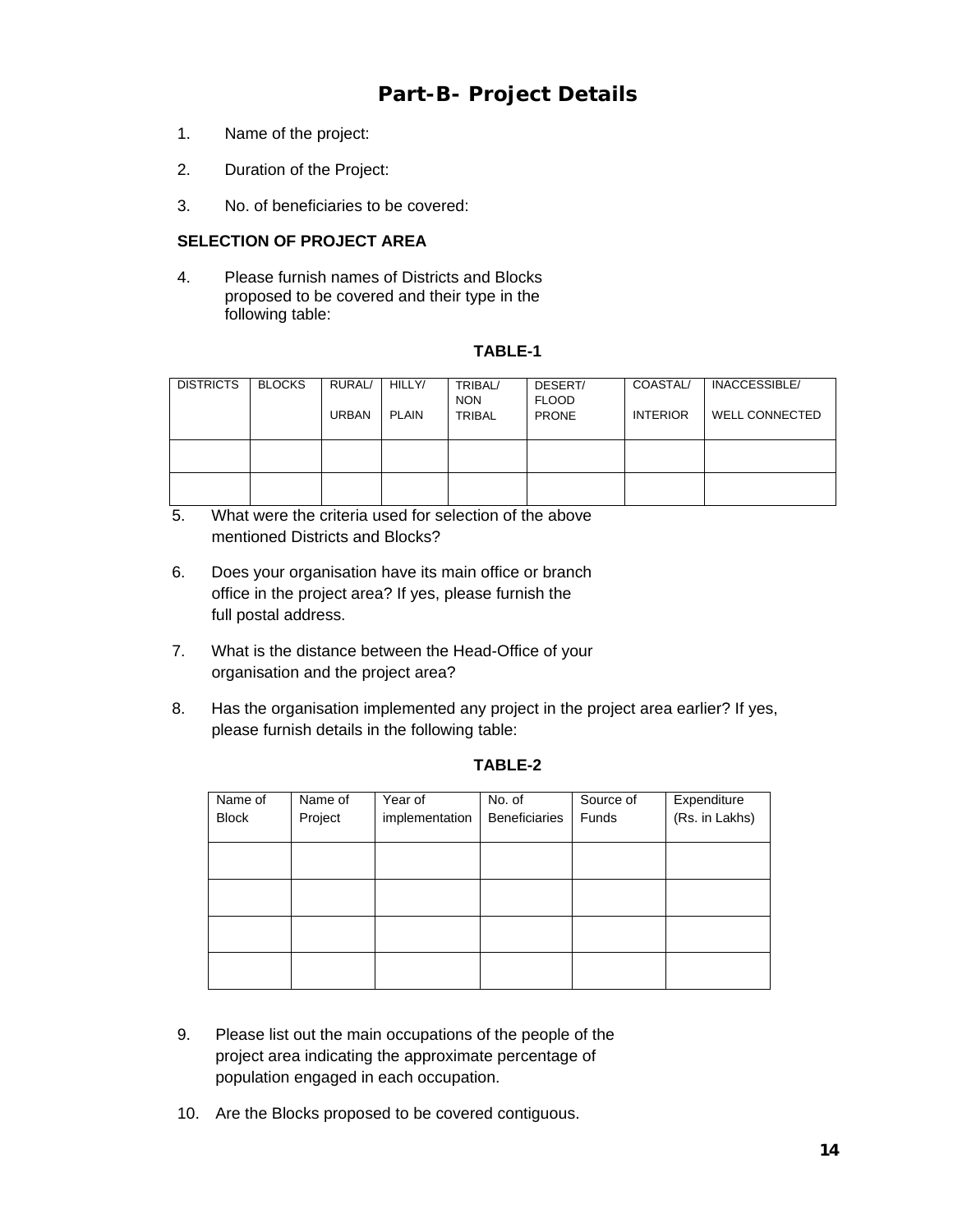### **SELECTION OF BENEFICIARIES**

11. Year-wise number of beneficiaries to be covered and cooperative to be formed.

| Year          | No. of beneficiaries | No. of Co-operatives |
|---------------|----------------------|----------------------|
| $1st$ year    |                      |                      |
| $2^{nd}$ year |                      |                      |
| $3rd$ year    |                      |                      |
| $4th$ year    |                      |                      |
| $5th$ year    |                      |                      |
| <b>TOTAL</b>  |                      |                      |

### **TABLE-3**

- 12. What were the criteria used for selection of beneficiaries? Whether a general assessment was made or a benchmark survey was conducted in the project area?
- 13. Please furnish the findings in the following table:

### **TABLE-4**

| Name of<br>the block | Total<br>Population | No. of Women in<br>eligible category<br>willing to join the<br>project | No of<br>them<br>already<br>covered<br>$etc.*$ | No. of Women<br>not yet<br>covered (3-4) | Out of column 5, no.<br>women with basic<br>knowledge in the<br>proposed activity |
|----------------------|---------------------|------------------------------------------------------------------------|------------------------------------------------|------------------------------------------|-----------------------------------------------------------------------------------|
|                      | 2                   | 3                                                                      | 4                                              | 5                                        | 6                                                                                 |
|                      |                     |                                                                        |                                                |                                          |                                                                                   |
| Total                |                     |                                                                        |                                                |                                          |                                                                                   |

\* No of women covered under similar programmes funded by central/State Government, Government agencies, private agencies or international agencies in the past 5 year may by furnished in the column.

14. Details of similar programmes implemented in the project area in the past 5 years:

### **TABLE-5**

| Name of<br>Programme | Year of<br>implementation | Implementing<br>agency | Cost of<br>Project | Source of<br>funding | No. of<br>beneficiaries<br>covered |
|----------------------|---------------------------|------------------------|--------------------|----------------------|------------------------------------|
|                      |                           |                        |                    |                      |                                    |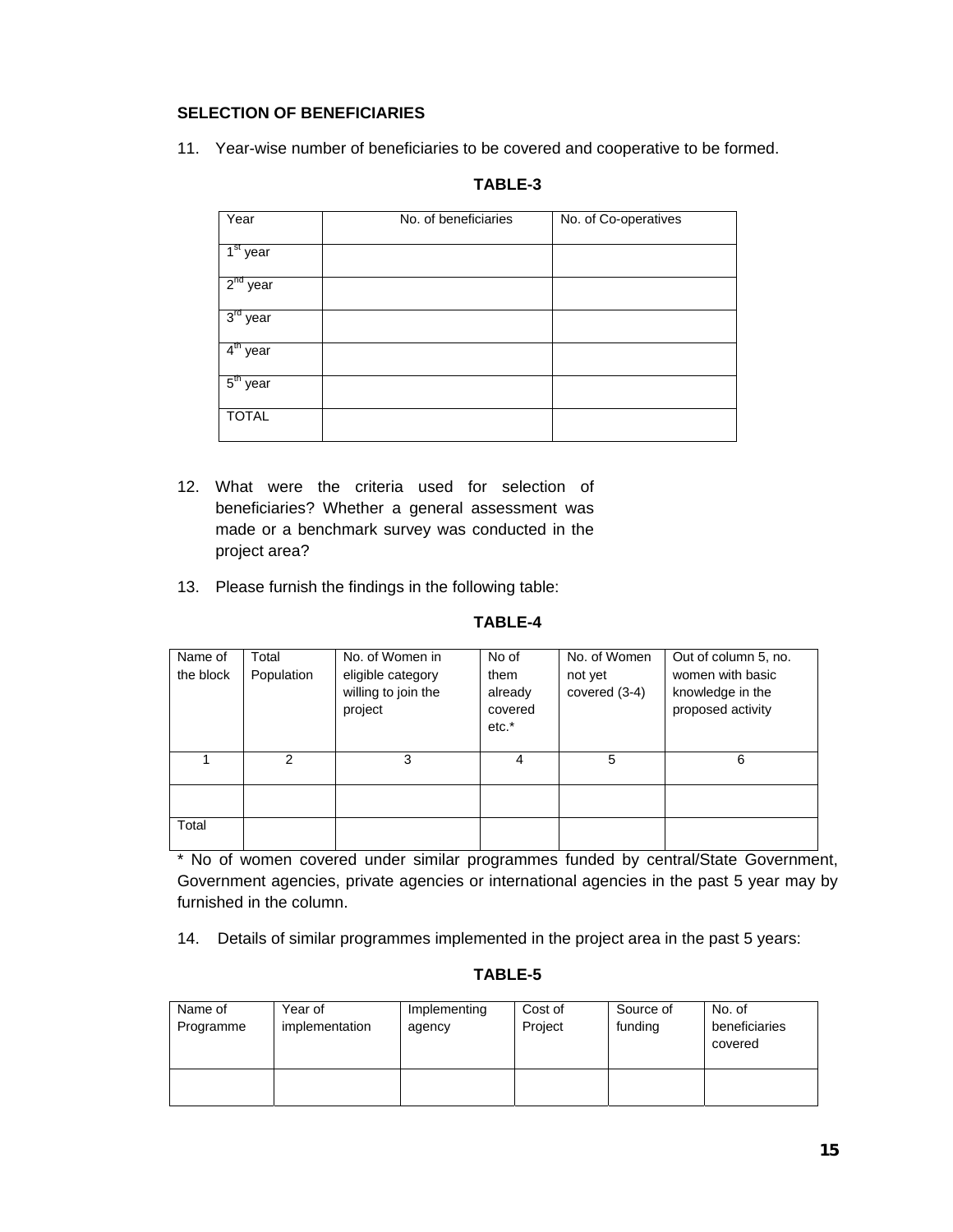### 15. If no benchmark survey was conducted, when will the same be done?

### **EXPERIENCE**

|                                 | 16.   Has your organisation implemented similar projects earlier? If yes, please furnish |  |
|---------------------------------|------------------------------------------------------------------------------------------|--|
| details in the following table: |                                                                                          |  |

## **Table-6**

| Name of the | Project Area | Year of        | No. of        | Source of | Expenditure    |
|-------------|--------------|----------------|---------------|-----------|----------------|
| Project     |              | implementation | beneficiaries | funds     | (Rs. In Lakhs) |
|             |              |                |               |           |                |
|             |              |                |               |           |                |
|             |              |                |               |           |                |
|             |              |                |               |           |                |
|             |              |                |               |           |                |
|             |              |                |               |           |                |
|             |              |                |               |           |                |

### **PHYSICAL PHASING OF THE PROJECT**

17. Physical phasing of the project may be furnished in the following table:

### **Table-7**

|    | Items                                                     |            |               |            | PHYSICAL TARGETS |            |       |
|----|-----------------------------------------------------------|------------|---------------|------------|------------------|------------|-------|
|    |                                                           | $1st$ year | $2^{nd}$ year | $3rd$ year | $4th$ year       | $5th$ year | Total |
| 1. | Administration (Appoint of<br>staff)                      |            |               |            |                  |            |       |
| 2. | $Co-$<br>Establishment<br>of<br>operatives                |            |               |            |                  |            |       |
| 3. | <b>Skill Upgradation Training</b>                         |            |               |            |                  |            |       |
| 4. | material<br>&<br>Raw<br>Equipment for training<br>(Qty).  |            |               |            |                  |            |       |
| 5. | Infrastructure                                            |            |               |            |                  |            |       |
| 6. | material<br>&<br>Raw<br>Equipment for production<br>(Qty) |            |               |            |                  |            |       |
| 7. | Marketing(Qty)                                            |            |               |            |                  |            |       |
| 8. | <b>Others</b>                                             |            |               |            |                  |            |       |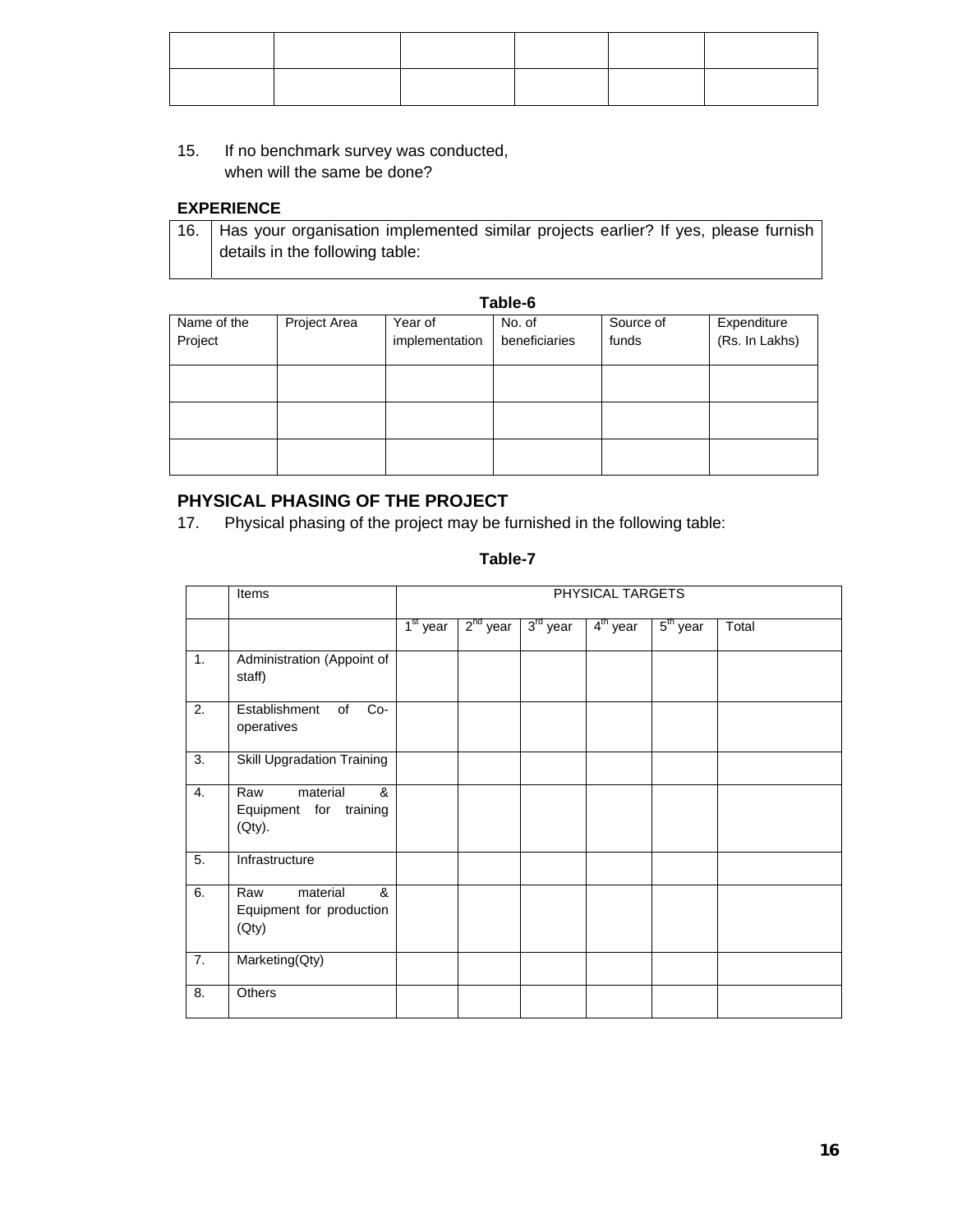18. Detailed physical targets for each of the above 8 items may be furnished in the following table:

| Items |                         | PHYSICAL TARGET  |                      |                                    |                      |       |  |  |  |  |  |  |
|-------|-------------------------|------------------|----------------------|------------------------------------|----------------------|-------|--|--|--|--|--|--|
|       | 4 <sup>st</sup><br>year | $2^{nd}$<br>year | $3^{\text{rd}}$ year | $\overline{4}^{\text{tn}}$<br>year | $5^{\text{th}}$ year | Total |  |  |  |  |  |  |
|       |                         |                  |                      |                                    |                      |       |  |  |  |  |  |  |
|       |                         |                  |                      |                                    |                      |       |  |  |  |  |  |  |
|       |                         |                  |                      |                                    |                      |       |  |  |  |  |  |  |

### **COST ANALYSIS**

### 19. Year-wise cost of Project:

|                  |                                            |            | TABLE-9    |                                |                      |                           |       |   |
|------------------|--------------------------------------------|------------|------------|--------------------------------|----------------------|---------------------------|-------|---|
|                  | <b>Items</b>                               |            |            | Cost of project (Rs. In Lakhs) |                      |                           |       |   |
|                  |                                            | $1st$ year | $2nd$ year | $3rd$ year                     | 4 <sup>IH</sup> Year | $5$ <sup>IH</sup><br>Year | Total | % |
| 1.               | Administration                             |            |            |                                |                      |                           |       |   |
| $\overline{2}$ . | Establishment of                           |            |            |                                |                      |                           |       |   |
|                  | Co-operatives                              |            |            |                                |                      |                           |       |   |
| 3.               | <b>Skill Upgradation Training</b>          |            |            |                                |                      |                           |       |   |
| 4.               | Raw material & Equipment<br>for training   |            |            |                                |                      |                           |       |   |
| 5.               | Infrastructure                             |            |            |                                |                      |                           |       |   |
| 6.               | Raw material & Equipment<br>for production |            |            |                                |                      |                           |       |   |
| 7.               | Marketing                                  |            |            |                                |                      |                           |       |   |
| 8.               | <b>Support Services</b>                    |            |            |                                |                      |                           |       |   |
| 9.               | Contingency                                |            |            |                                |                      |                           |       |   |
|                  | Total                                      |            |            |                                |                      |                           |       |   |

20. Detailed cost break-up for each of the above mentioned 9 items may be furnished in the following table:

### **TABLE-10**

| Items | Quantity | Rate (Rs.) | Total Amount (Rs. in Lakhs) |
|-------|----------|------------|-----------------------------|
|       |          |            |                             |
|       |          |            |                             |
| Total |          |            |                             |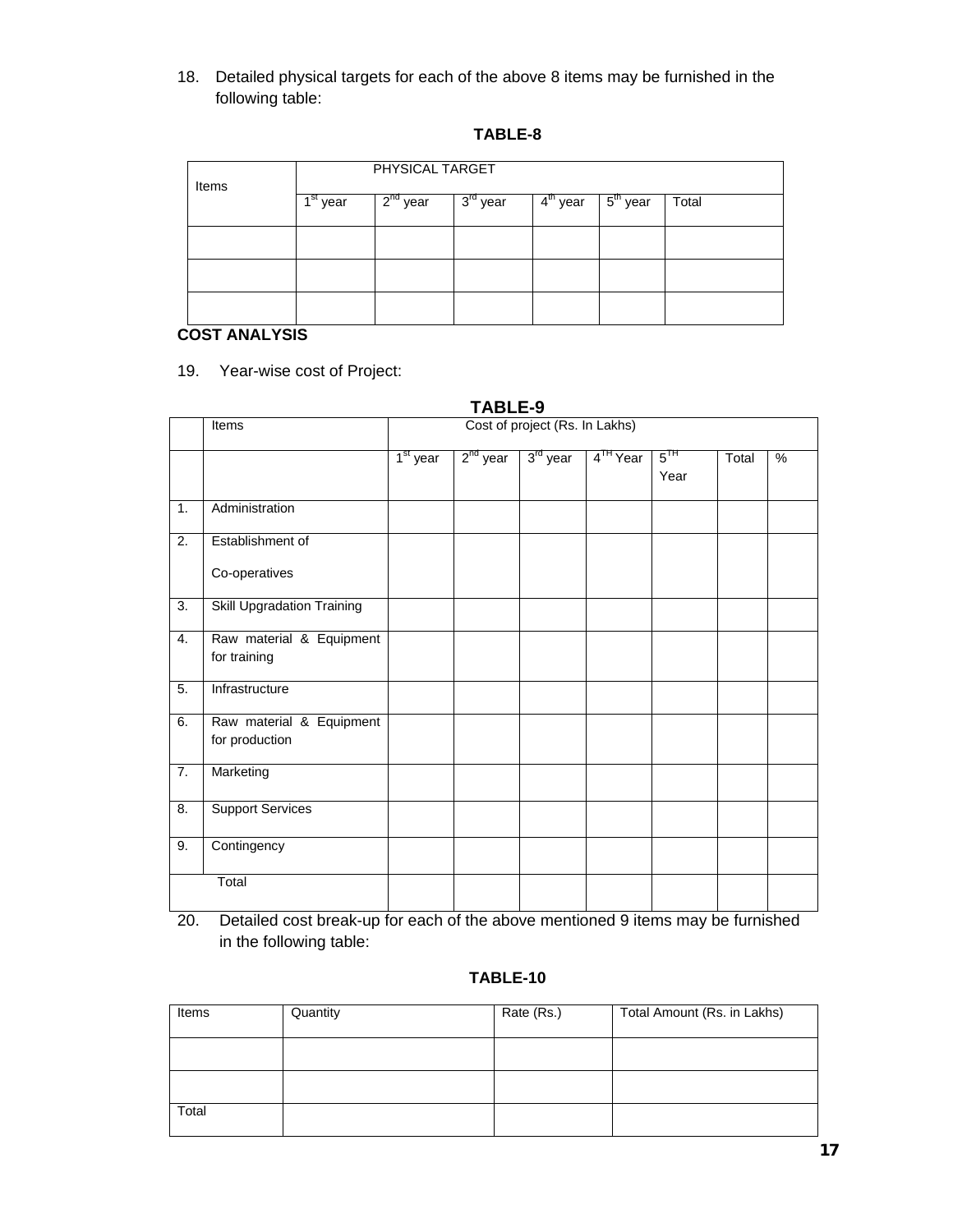21. Cost of the project may be analyzed in the following table:-

|                  | Items                                                  | Salary<br>Honorarium | Furniture<br>& Office<br>Equipment | Stationery<br>Postage<br>Office<br>Expenses | TA/DA<br>Propulsion<br>& Vehicle | Items to<br>be<br>supplied<br>to<br>benefici<br>aries | <b>Others</b><br>items | Total |
|------------------|--------------------------------------------------------|----------------------|------------------------------------|---------------------------------------------|----------------------------------|-------------------------------------------------------|------------------------|-------|
| $\mathbf{1}$ .   | Administration                                         |                      |                                    |                                             |                                  |                                                       |                        |       |
| $\overline{2}$ . | Establishment of Co-<br>operatives                     |                      |                                    |                                             |                                  |                                                       |                        |       |
| $\overline{3}$ . | Skill<br>upgradation<br>Training                       |                      |                                    |                                             |                                  |                                                       |                        |       |
| 4.               | material<br>&<br>Raw<br>Equipment<br>for<br>training   |                      |                                    |                                             |                                  |                                                       |                        |       |
| 5.               | Infrastructure                                         |                      |                                    |                                             |                                  |                                                       |                        |       |
| 6.               | material<br>&<br>Raw<br>Equipment<br>for<br>production |                      |                                    |                                             |                                  |                                                       |                        |       |
| $\overline{7}$ . | Marketing                                              |                      |                                    |                                             |                                  |                                                       |                        |       |
| 8.               | <b>Support Services</b>                                |                      |                                    |                                             |                                  |                                                       |                        |       |
| 9.               | Contingency                                            |                      |                                    |                                             |                                  |                                                       |                        |       |
|                  | Total                                                  |                      |                                    |                                             |                                  |                                                       |                        |       |

### **TABLE-11**

## 22. Recurring (R) & Non-recurring (NR) components:

|                | TABLE-12                                             |            |                                |   |            |                      |           |                      |           |            |           |              |           |
|----------------|------------------------------------------------------|------------|--------------------------------|---|------------|----------------------|-----------|----------------------|-----------|------------|-----------|--------------|-----------|
|                | Items                                                |            | Cost of project (Rs. In Lakhs) |   |            |                      |           |                      |           |            |           |              |           |
|                |                                                      | $1st$ year |                                |   | $2nd$ year | 3 <sup>rd</sup> year |           | 4 <sup>th</sup> year |           | $5th$ year |           | <b>TOTAL</b> |           |
|                |                                                      | R          | NR.                            | R | <b>NR</b>  | R.                   | <b>NR</b> | R                    | <b>NR</b> | R          | <b>NR</b> | $\mathsf{R}$ | <b>NR</b> |
| 1              | Administration                                       |            |                                |   |            |                      |           |                      |           |            |           |              |           |
| 2              | of<br>Establishment<br>Co-operatives                 |            |                                |   |            |                      |           |                      |           |            |           |              |           |
| 3              | Upgradation<br>Skill<br>Training                     |            |                                |   |            |                      |           |                      |           |            |           |              |           |
| $\overline{4}$ | material<br>&<br>Raw<br>Equipment<br>for<br>training |            |                                |   |            |                      |           |                      |           |            |           |              |           |
| 5              | Infrastructure                                       |            |                                |   |            |                      |           |                      |           |            |           |              |           |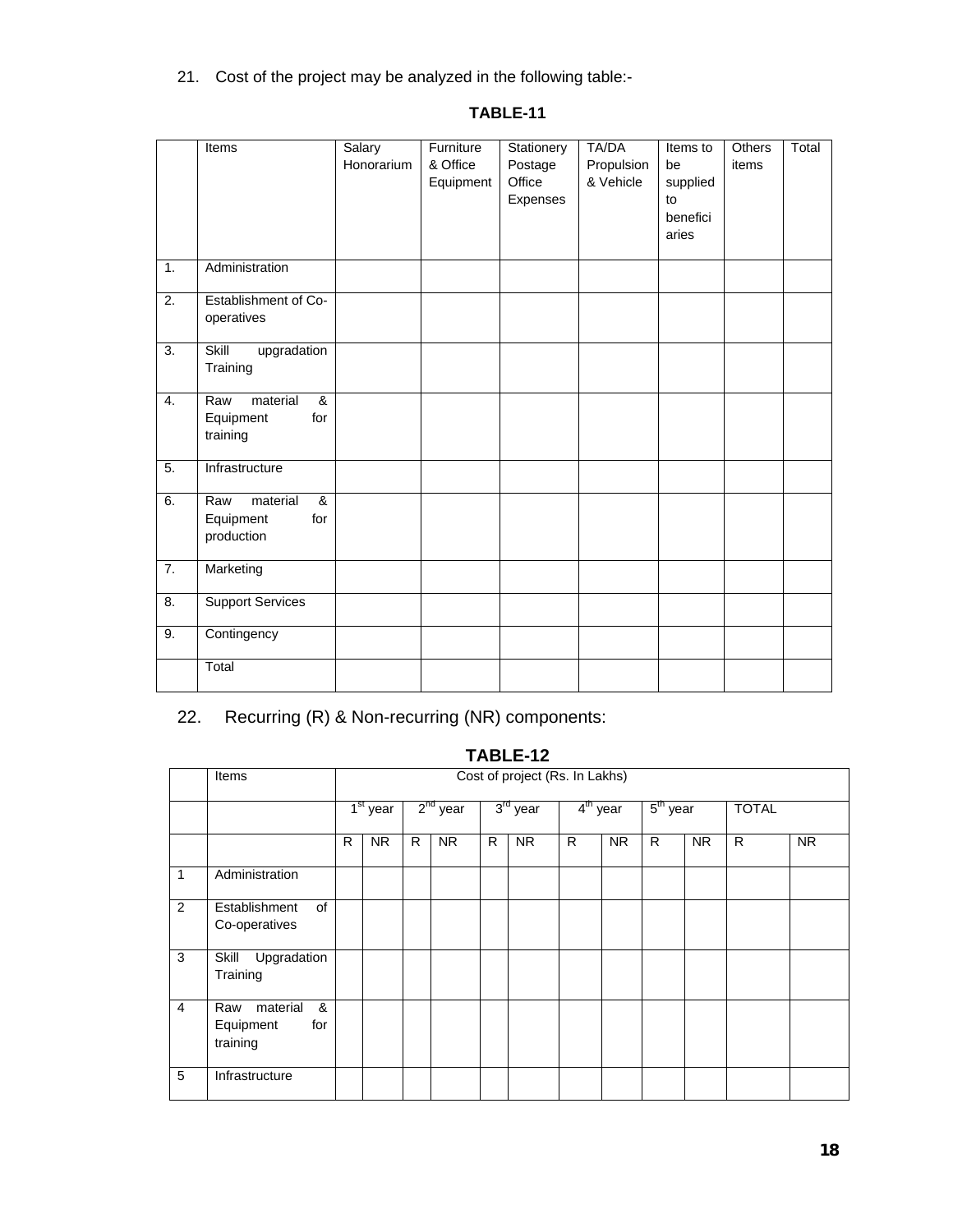| 6 | Raw material &<br>Equipment<br>for<br>production |  |  |  |  |  |  |
|---|--------------------------------------------------|--|--|--|--|--|--|
| 7 | Marketing                                        |  |  |  |  |  |  |
| 8 | <b>Support Services</b>                          |  |  |  |  |  |  |
| 9 | Contingency                                      |  |  |  |  |  |  |
|   | Total                                            |  |  |  |  |  |  |

#### **COST BENEFIT ANALYSIS**

23. Total Production per beneficiary per annum, the selling rate and total income may be furnished in the following table:

| Table-13                   |                       |      |                |                    |                   |  |
|----------------------------|-----------------------|------|----------------|--------------------|-------------------|--|
| Year                       | Quantity <sup>*</sup> | Rate | Total Income * | Cost of Production | Net Income (4-5)* |  |
|                            |                       |      |                | $\star$            |                   |  |
| 1                          | 2                     | 3    | $\overline{4}$ | 5                  | 6                 |  |
| 1 <sup>st</sup><br>year of |                       |      |                |                    |                   |  |
| Production                 |                       |      |                |                    |                   |  |
| $2^{nd}$<br>year of        |                       |      |                |                    |                   |  |
| Production                 |                       |      |                |                    |                   |  |
| 3 <sup>rd</sup><br>year of |                       |      |                |                    |                   |  |
| Production                 |                       |      |                |                    |                   |  |
| 4 <sup>th</sup><br>year of |                       |      |                |                    |                   |  |
| Production                 |                       |      |                |                    |                   |  |
| 5 <sup>th</sup><br>year of |                       |      |                |                    |                   |  |
| Production                 |                       |      |                |                    |                   |  |

**\*** Information for one beneficiary for one year may be furnished.

Note: The net income of beneficiaries from the project should justify the investment proposed under this project. In case the rate of return is lower, the cost of the project should be reduced proportionately.

(Signature)

Date:

**Part-C-Proforma for pre-sanction Appraisal Report** 

### **Part-D-Recommendation by State Government**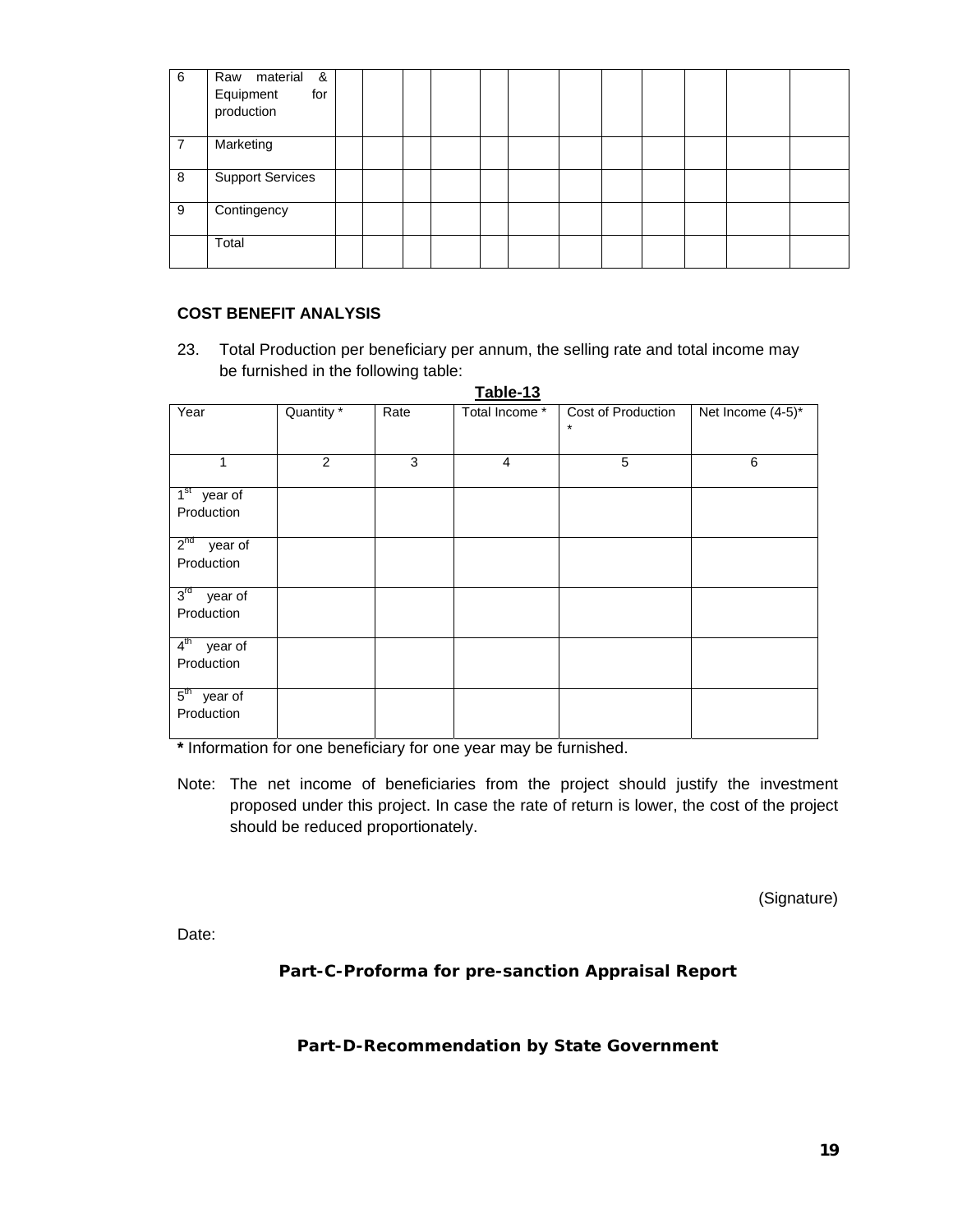### **PART-C-PROFORMA FOR PRE-SANCTION APPRAISAL REPORT**

(Guidelines may be referred to before pre-sanction Appraisal)

- 1. Name, Designation and full Address of the inspecting **Officer**
- 2. Date & time of visit
- 3. Name & full postal address of NGO
- 4. Is a name board prominently displayed by the NGO?
- 5. Have you inspected the original Registration Certificate (RC) of the NGO and is it satisfactory? Is the renewal of RC required? If yes, has it been done (if applicable).
- 6. Are any managing committee members related to each other? If yes, names of members and their relationship\*
- 7. Are the office bearers of the NGO associated with any other NGO? If yes, names of the NGO(s)\*
- 8. Does the NGO have staff as mentioned in the application form? If not, please indicate the shortfall:
- 9. Are copies of the audited accounts submitted by the NGO true copies of the original?
- 10. What is the present bank balance of the NGO
- 11. Whether credit entries are available in the passbook for various income of the NGO mentioned in the audited account? If yes, what amounts have been credited in the passbook for the following income during the last two financial years?

**Donations** 

Members contribution

Sale of goods

Income from activities

**Grants**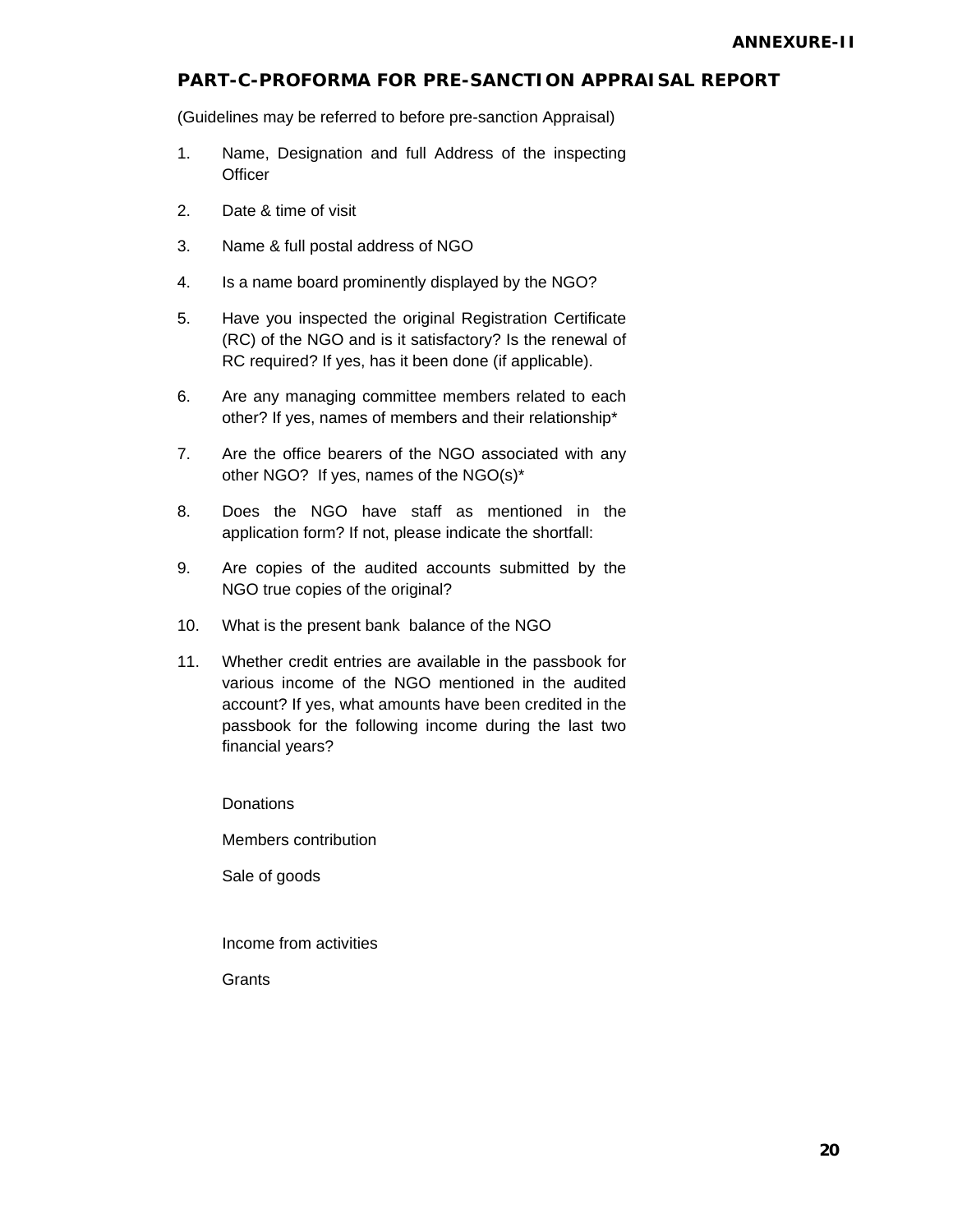Loan from members

- 12. Name the activities taken up by the NGO for which evidence was available
- 13. Is there any ongoing activity of the NGO? If yes, please visit some of them and report on performance
- 14. Name the activities included in the audited accounts and annual report for which no evidence was available
- 15. Name the assets included in the Balance Sheet but not available for physical verification
- 16. Are the local people aware of the NGO and its activities?\*
- 17. What is the opinion of local people about the NGO?\*
- 18. Have you come across any instance of *misutilisation* of funds or complaint involving the NGO? If yes, please give details\*
- 19. In your opinion is the NGO capable of implementing the project applied for? Please give reasons
- 20. In your opinion, is there genuine need for project in the proposed project area? Please give reasons
- 21. Has the NGO furnished details of beneficiaries proposed to be covered? If yes, please visit a few of them and furnish the following information:

| Name of Beneficiary | Whether Below Poverty Line | Whether genuinely in need of<br>assistance under the project? |
|---------------------|----------------------------|---------------------------------------------------------------|
|                     |                            |                                                               |
|                     |                            |                                                               |

22. Any other information about the NGO

(Signature)

Name:

\*Opinion of local people also may be obtained before filling these columns.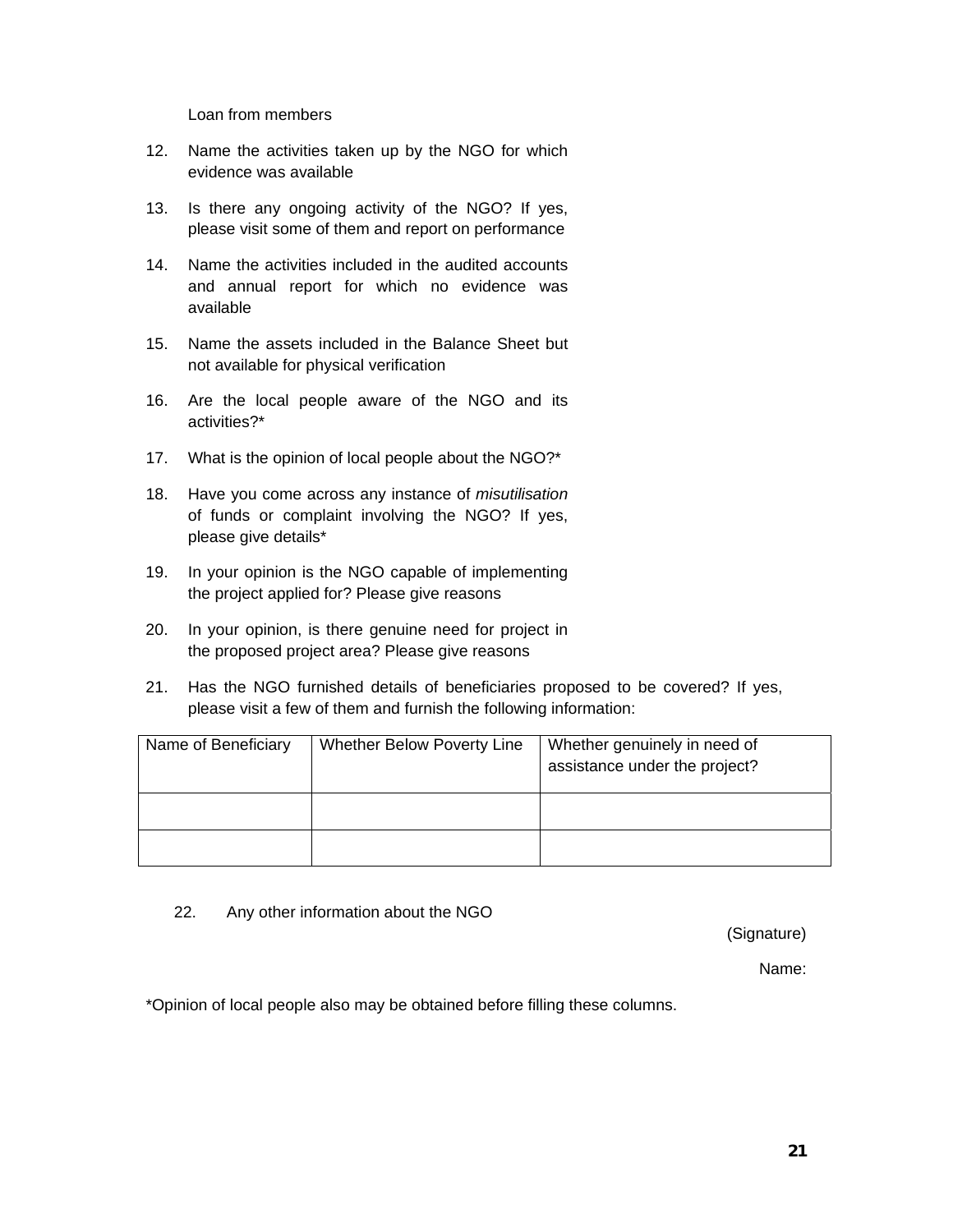### **PART-D-RECOMMENDATION BY STATE GOVERNMENT**

**(To be sent within 90 days from date of appraisal report by CDPO. If no reply is received within the time-frame, it will be presumed that the State Govt. supports the proposal)** 

- 1. Name and full address of the Organisation
- 2. Name of scheme for which application is made
- 3. Name and designation of the Officer who inspected the organisation
- 4. Do you agree with the report of the inspecting officer and if not reasons therefore
- 5. Does the organisation fulfil all eligibility criteria for grants under the scheme? Please elaborate.
- 6. Will the State Government recover sanctioned grants in the event of misutilisation of funds?
- 7. Is the Organisation capable of implementing the project applied for? Please give reasons/justifications.
- 8. Is there any complaint of misutilisation of funds or other irregularities by the organisation?
- 9. What is the justification for the project applied for?
- 10. Is the proposal recommended for sanction grants?

(Signature)

Name:

Designation: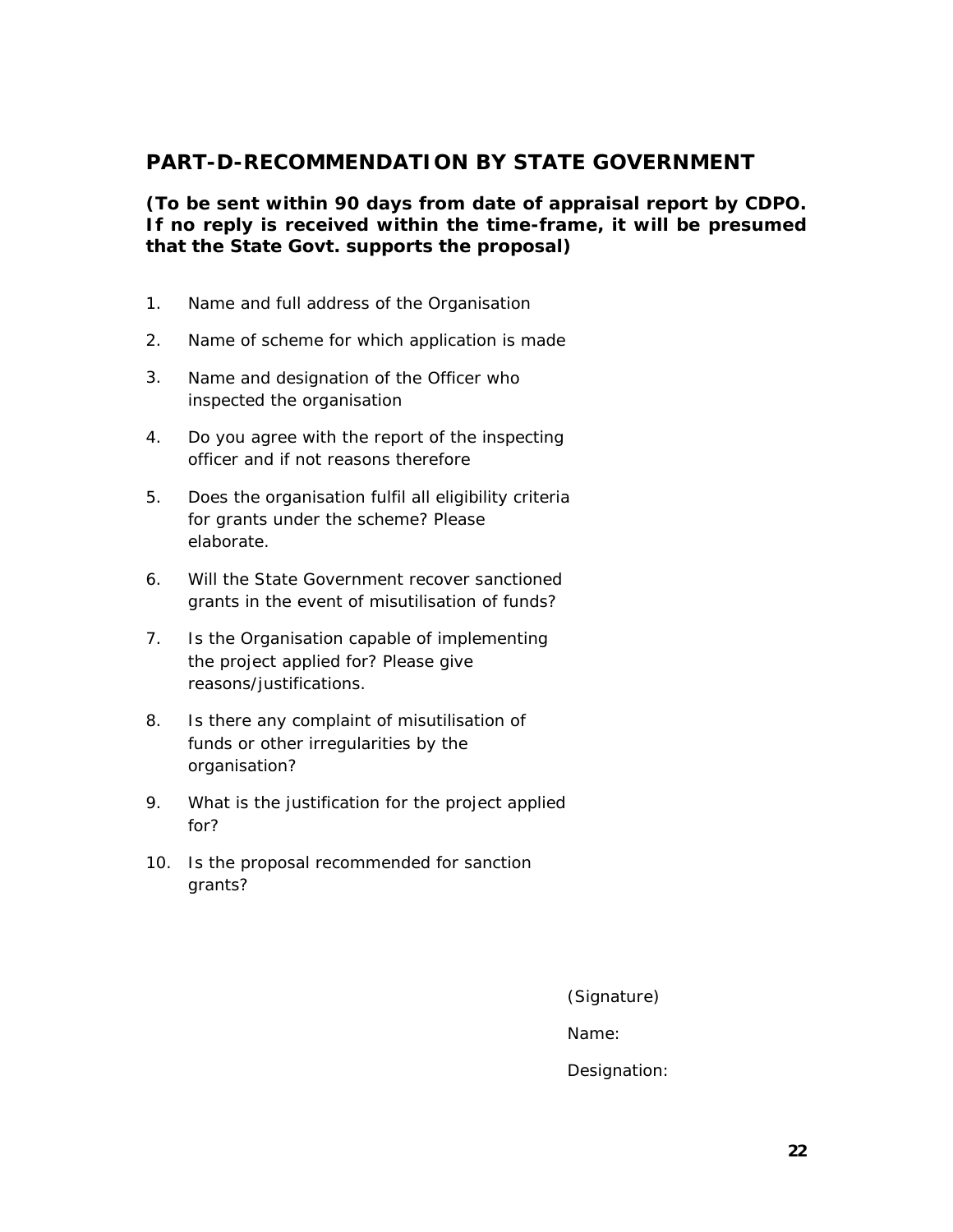### **GUIDELINES FOR CDPOs FOR PRE-SANCTION APPRAISAL**

 Vide Department of Women and Child Development letter No. 12-25/98- MSY date 22-7-99, CDPOs have been designated as Nodal Officers for all schemes of Department of Women & Child Development which are given at the end of this book (Page 169). NGOs are required to submit all proposals for grant-in-aid for women and child development schemes to CDPOs.

 On receipt of proposals for grant-in-aid from NGOs, the CDPOs are required to take the following steps:

- 1. Check whether **3 copies** of the proposal have been submitted.
- 2. Check whether the **proforma prescribed** under the relevant scheme has been used by the NGO.
- 3. Check whether **all columns in** the application form have been filled.
- 4. Check whether **all the annexure** to be attached with the application form have been actually attached. Ensure that audited accounts and Annual report are for the **last 3 years.**
- 5. Visit the NGO with prior intimation and fill up the inspection proforma. While sending intimation to the NGO about visit, ask the NGO to keep all documents such as **registers, audited accounts, passbook, documents not attached with application from** etc. ready.
- 6. During the visit, **obtain information/documents** etc. as the case may also be so that the applications are complete.
- 7. **Send the copy** of the inspection report and the complete application to the officer concerned as mentioned in the book. **Ministry of Women & Child Development,** Govt. of India, Jeewandeep Building, Parliament Street, New Delhi-110001. The **second copy** of proposal and inspection report should be sent to DPO/DY. CEO for onward transmission to the **State Government.** The third copy may be retained by CDPO for office record. **This should be done 30 days of receipt of application from NGOs.**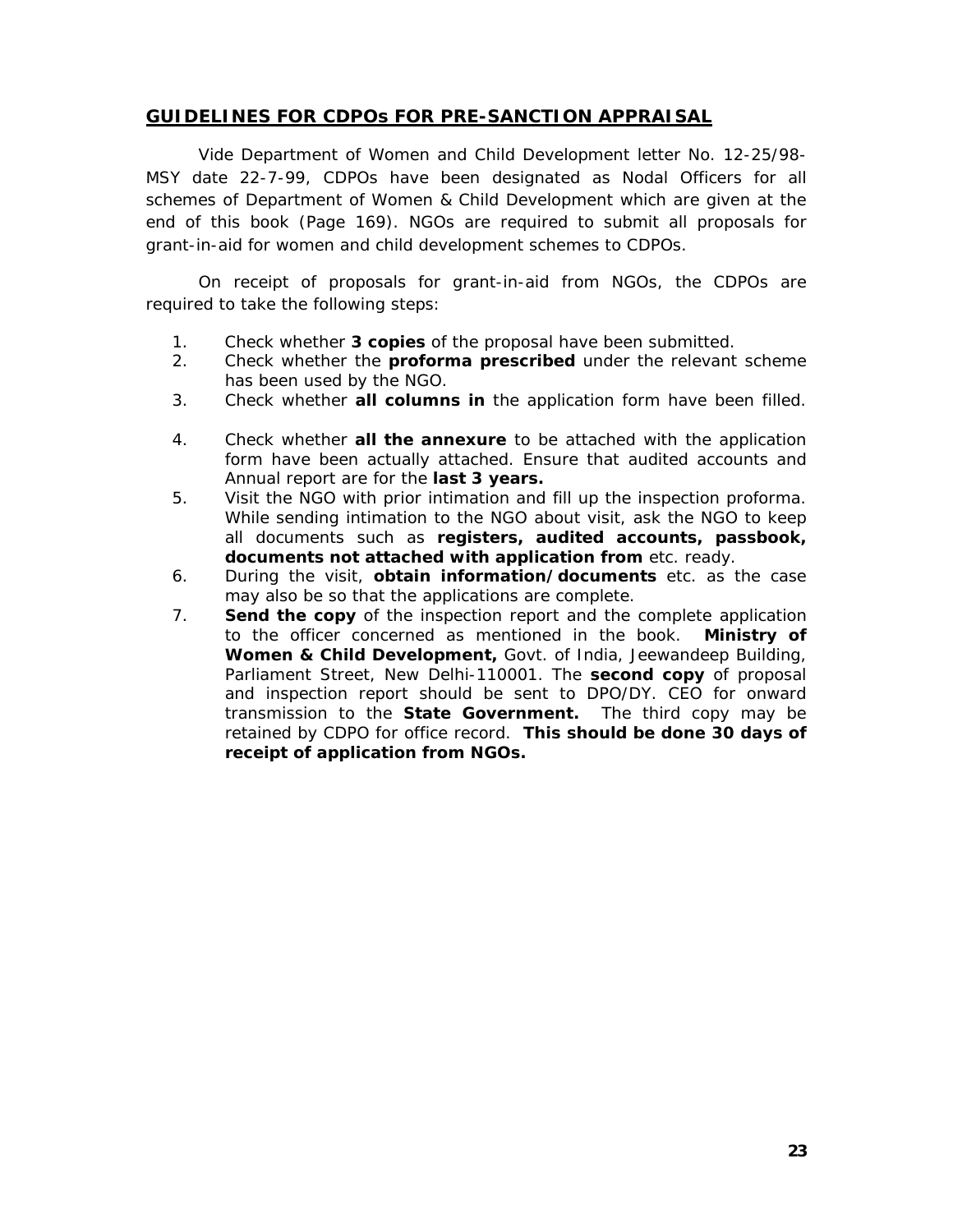**ANNEXURE‐III**

## **MONITORING FORMAT**

(To be submitted on Quarterly basis for period ending June, September, December and March)

| Title of the Project<br><b>Implementing Agency</b><br>Location of the Project<br>Objectives of the Project<br>Duration of the Project |  |
|---------------------------------------------------------------------------------------------------------------------------------------|--|
|                                                                                                                                       |  |
|                                                                                                                                       |  |
|                                                                                                                                       |  |
|                                                                                                                                       |  |
|                                                                                                                                       |  |
| Component-wise estimated cost of the Project                                                                                          |  |
| Component-wise amount<br>spend<br>far<br><sub>SO</sub>                                                                                |  |
| (cumulative).                                                                                                                         |  |
| Reasons for shortfall, if any.                                                                                                        |  |
| Targeted No. of beneficiaries                                                                                                         |  |
| Number of Actual Beneficiaries                                                                                                        |  |
| No. of villages covered                                                                                                               |  |
| Criteria for Selection                                                                                                                |  |
| Criteria for Selection of beneficiaries                                                                                               |  |
|                                                                                                                                       |  |
| Increase in the income of beneficiaries during                                                                                        |  |
|                                                                                                                                       |  |

#### **PART-B**

- 1. Component-wise Budget Allocation for the year.
- 2. Activity areas.
	- (i) Name of Activity.<br>(ii) Beneficiaries.
	- Beneficiaries.

-Rural -Urban

-Total

- (iii) Working hours per day.<br>(iv) Average Income per day
- Average Income per day

(v) Production -During the Month -So far.

(vi) Sale

-During the month

-So far.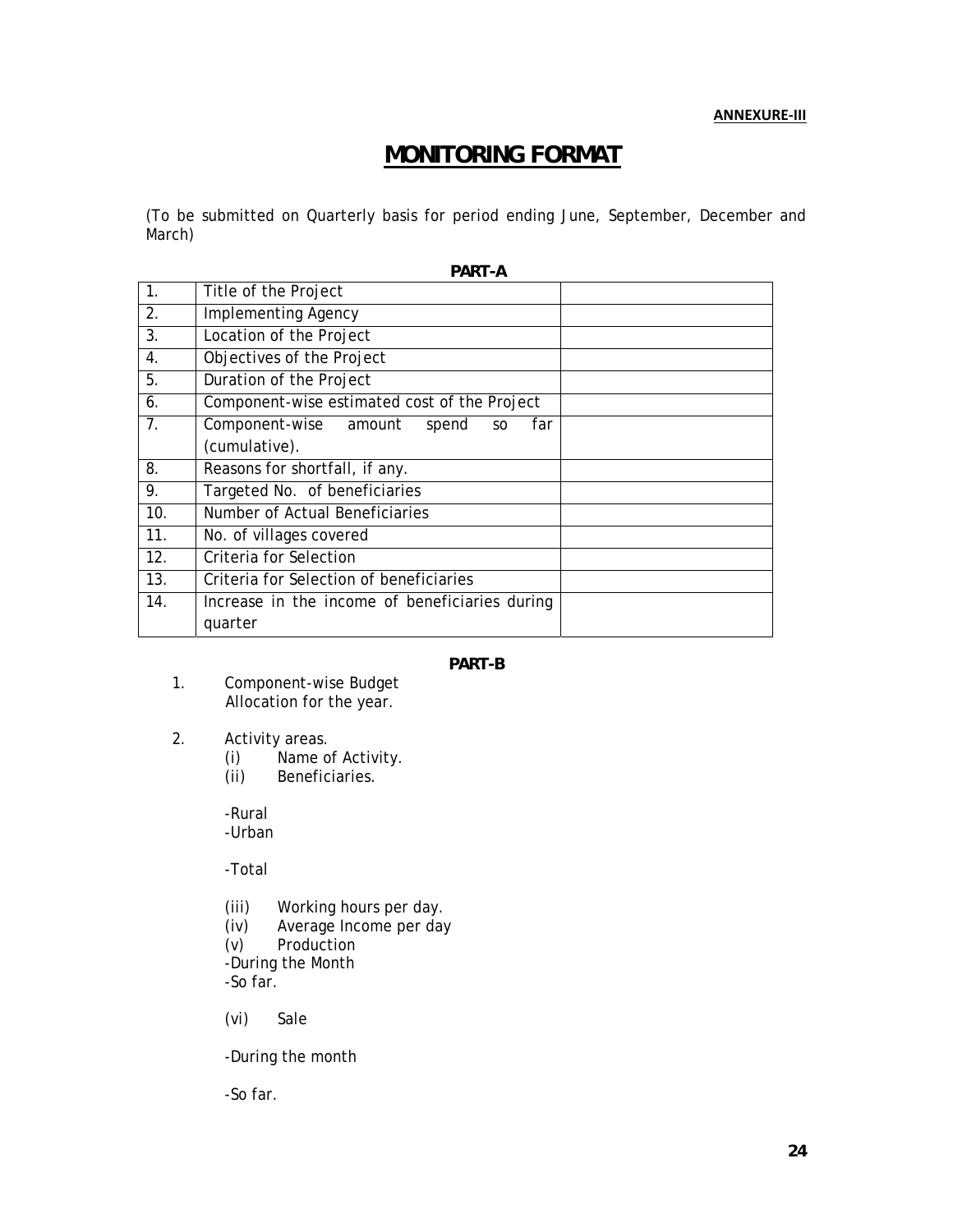### **PART-C**

1. Estimate Budgetary Allocations.

### **PART-D**

2. Loan/Credit extended to Beneficiaries.

### **PART-E**

### PHYSICAL TARGETS/ACHIEVEMENTS (CUMULATIVE)

| SI.No. | Components | Targets<br>Up to (year) | Achievements<br>Upto (quarter) |
|--------|------------|-------------------------|--------------------------------|
|        |            |                         |                                |

### **PART-F**

### FINANCIAL BENEFITS TO WOMEN MEMBERS FROM THE PROPOSED ACTIVITY

| SI. No. | <b>Particulars</b> | Before Commencement | During    |
|---------|--------------------|---------------------|-----------|
|         |                    | Of the project      | the month |

### **PART-G**

1. Other Development Programmes Including Awareness Generation Programme (AGP).

| SI. No.          | Name of the Programme    |  |  |
|------------------|--------------------------|--|--|
| $\mathbf{1}$ .   | Health care              |  |  |
| 2.               | Child care               |  |  |
| 3.               | Credit facility provided |  |  |
| $\overline{4}$ . | Communication/Trg.       |  |  |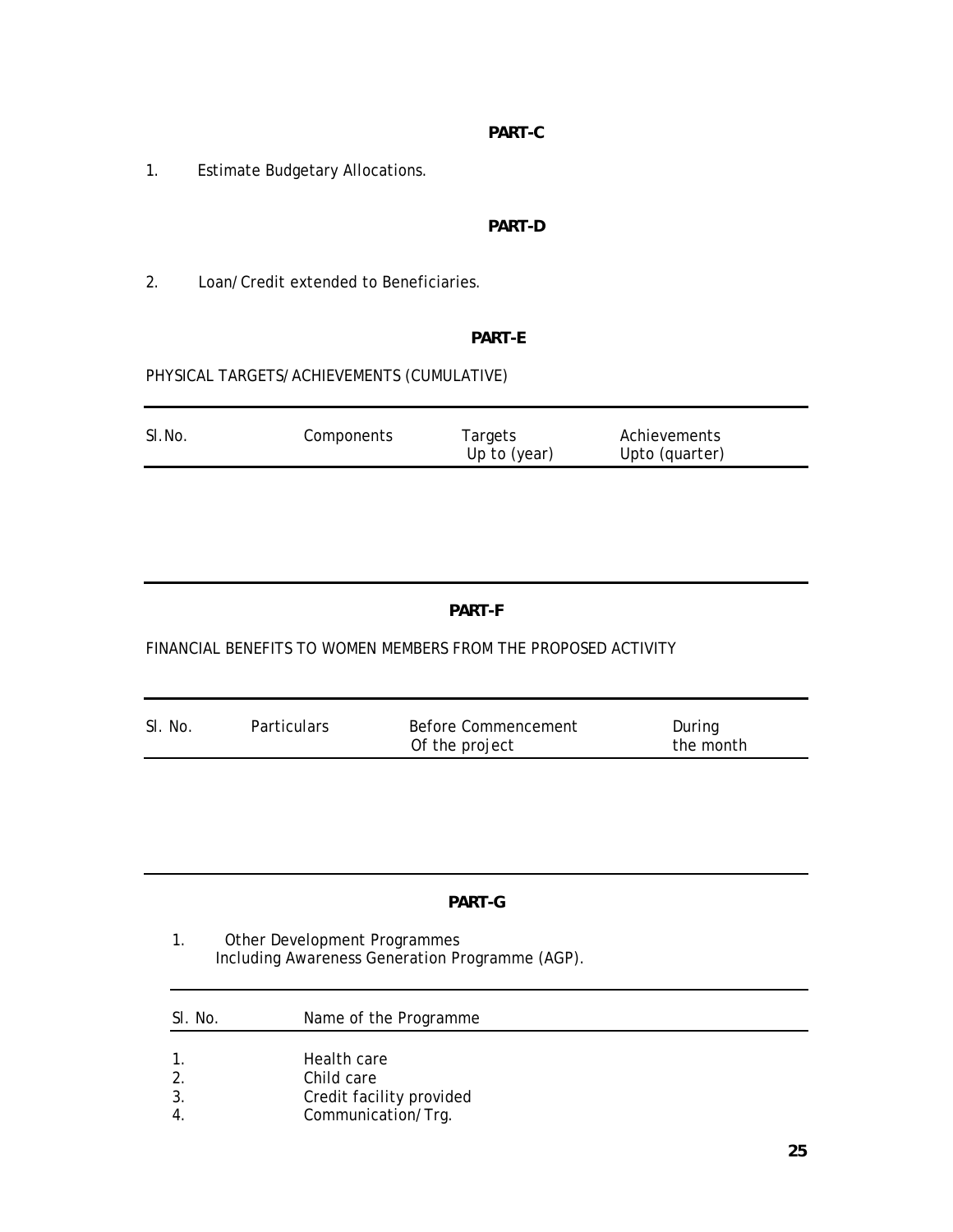| $b$ . | Housing   |
|-------|-----------|
|       | Incurance |

6. Insurance 7. Others

### **PART-H**

### 1. Link agencies

- (i) Number of Agencies<br>(ii) Names of the linked
- Names of the linked agencies
	- (a) NDDB
	- (b) Welfare Department
	- (c) Health Department<br>(d) AH & Fisheries
	- AH & Fisheries
	- (e) Others

### NON-GOVERNMENTAL ORGANISATION

### **PART-I**

- 1. Supervision and coordination
- 2. Progress with reference to Non-quantifiable inputs, i.e., Mobilisation, awareness generation and integration of the services.

#### **PART-J**

| SI. No. | Weak areas | Remedial Action | Action Plan for |  |
|---------|------------|-----------------|-----------------|--|
|         |            | taken           | next qtr.       |  |

### TO BE FILLED UP BY THE PROJECT DIRETOR

- 1. Observation/Comments
- 2. Problems
- 3. Suggestions.

### (PROJECT DIRECTOR)

Date: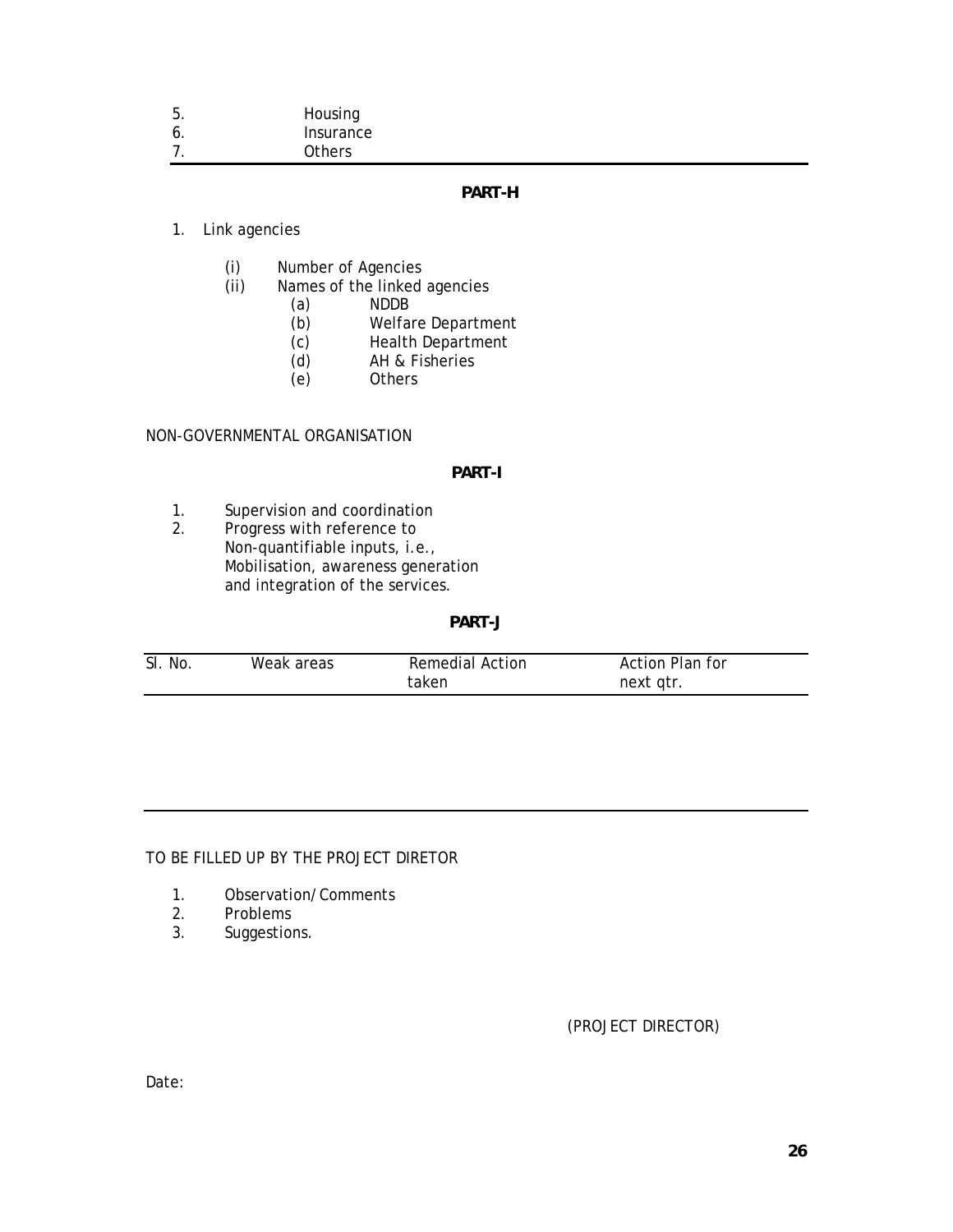**APPENDIX-I**

SUPERVISION-AND-COORDINATION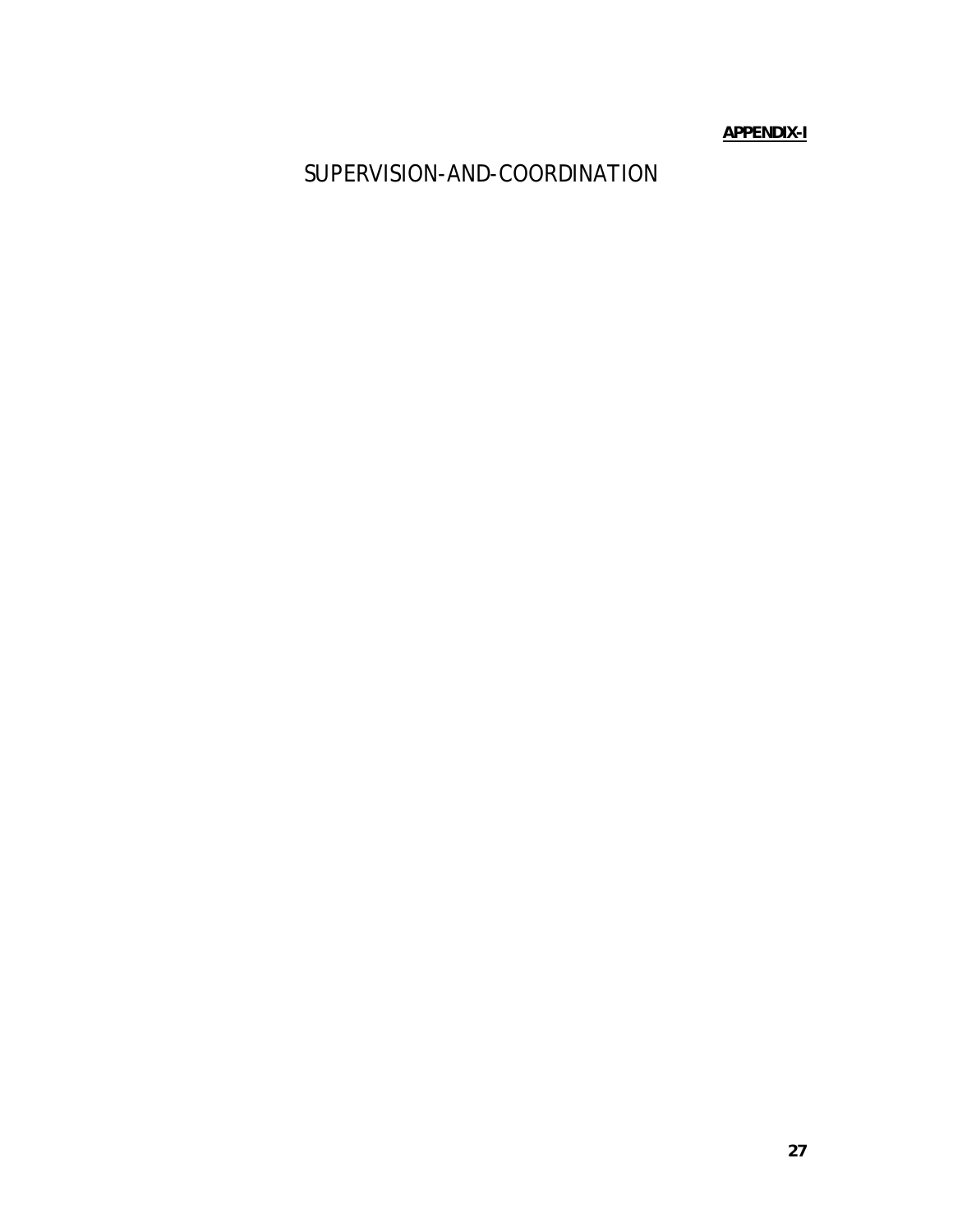## **PROGRESS OF NON-QUANTIFIABLE INPUTS**

The impact of the Project on non-quantifiable activities are:-

- (a) Self confidence in rural women to manage their own institutions.
- (b) Gradual and radical change in the traditional system of social behaviors (family barrier to remain indoors).
- (c) Sense of responsibility for income generation.
- (d) Exposure/knowledge to essential needs of life like child immunization, maternal and child health care, importance of nutritious food/clean drinking water, self hygiene and family planning, child spacing programme.
- (e) Self motivation and mobilization to participate in different types of training programme within the village/ district/commissioner/State and any other part of the country.
- (f) Demands/grievances for maternal health care, child immunization, child and adult education, activities relate to cottage industries etc.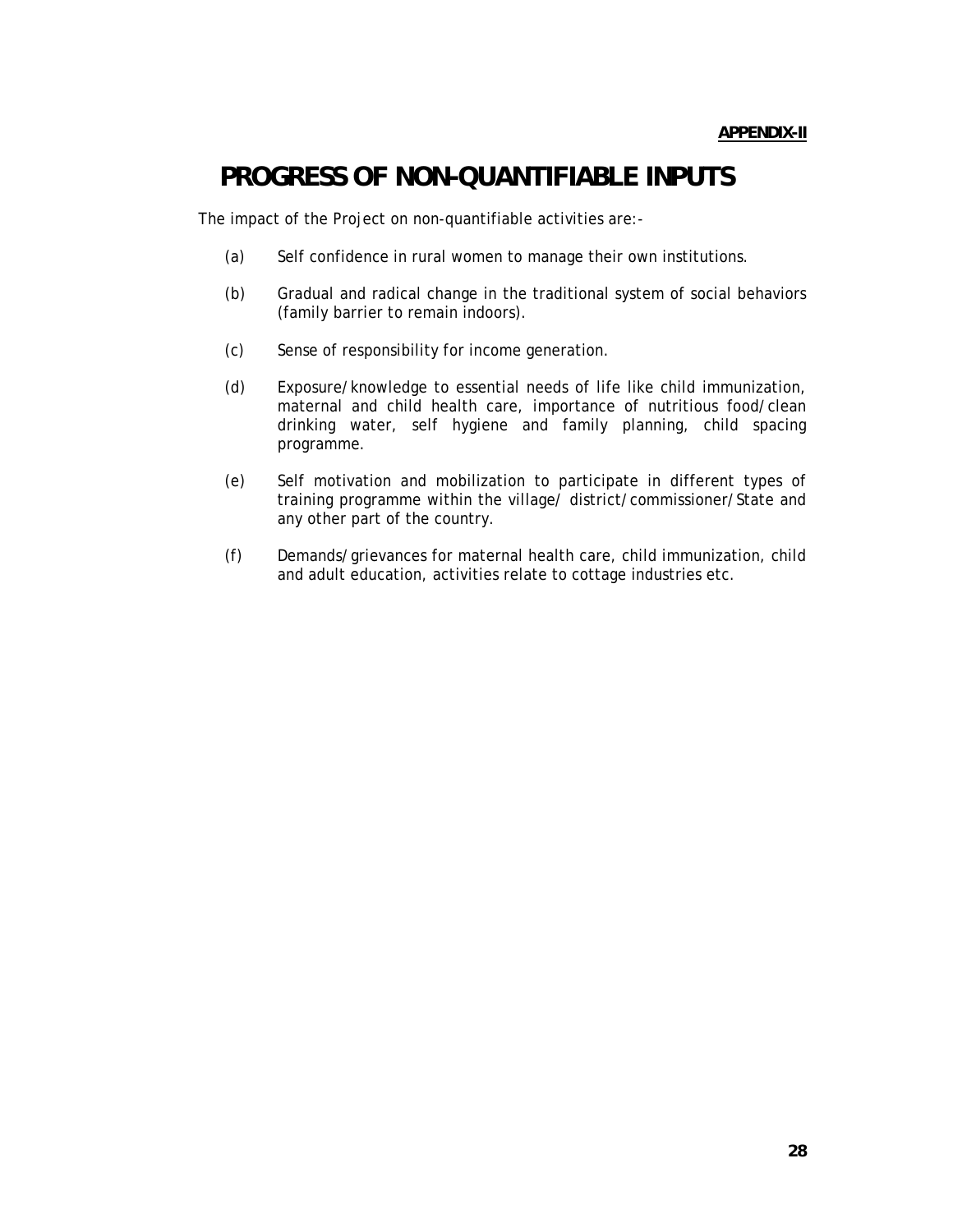**ANNEXURE-IV**

## **UTILISATION CERTIFICATE**

I have verified the account of \_\_\_\_\_\_\_\_\_\_\_\_\_\_\_\_\_\_\_\_\_\_\_\_\_\_\_\_\_\_\_\_\_\_\_\_ \_\_\_\_\_\_\_\_\_\_\_\_\_\_\_\_\_\_\_\_\_\_\_\_\_\_\_\_\_\_\_\_\_\_\_\_\_\_\_\_\_\_\_\_\_\_\_\_\_\_\_\_\_\_\_\_\_\_\_\_\_\_ \_\_\_\_\_\_\_\_\_\_\_\_\_\_\_\_\_\_\_\_\_\_\_\_\_\_\_\_\_\_\_\_\_\_\_\_\_\_\_\_\_\_\_\_\_\_\_\_\_\_\_\_\_\_\_\_\_\_\_\_\_\_\_ (Name of grantee organization) in respect of the grant of Rs.\_\_\_\_\_\_\_\_\_\_\_\_\_ released by the Ministry of Women and Child Development vide- Ministry's Sanction No. \_\_\_\_\_\_\_\_\_\_\_\_\_\_\_\_\_\_\_\_\_\_\_\_\_\_\_\_\_\_\_\_\_\_\_\_\_\_\_\_\_\_\_\_\_\_\_\_\_\_\_\_\_\_\_\_\_\_\_\_ dated\_\_\_\_\_\_\_\_\_\_\_\_\_\_\_\_\_\_\_\_\_\_\_\_\_\_\_\_\_\_for the \_\_\_\_\_\_\_\_\_\_\_\_\_\_\_\_\_\_\_\_\_\_\_\_\_\_\_\_\_\_ \_\_\_\_\_\_\_\_\_\_\_\_\_\_\_\_\_\_\_\_\_\_\_\_\_\_\_\_\_\_\_\_\_\_\_\_\_\_\_\_\_\_\_\_\_\_\_\_\_\_\_\_\_\_\_\_\_\_\_\_\_\_\_\_\_\_\_\_\_\_\_\_ (Name of the scheme) period \_\_\_\_\_\_\_\_\_\_\_\_\_\_\_\_\_\_\_\_\_\_\_\_\_\_\_\_\_\_\_\_\_\_\_and Rs.\_\_\_\_\_\_\_\_\_\_\_\_\_\_\_\_\_\_\_\_\_\_\_\_on account of the unspent balance of previous year with the help of the vouchers and certify that they are correct and that an amount of Rs.\_\_\_\_\_\_\_\_\_\_\_\_\_\_\_\_\_\_\_\_\_\_\_\_\_\_\_\_\_\_\_\_\_\_\_\_\_\_\_\_\_\_\_\_has been utilized upto\_\_\_\_\_\_\_\_\_\_\_\_\_\_\_\_\_\_\_\_\_\_\_\_\_for the purpose for which it was sanctioned and the remaining amount unutilized at the end of the year \_\_\_\_\_\_\_\_\_\_\_\_\_\_\_\_\_\_\_\_\_\_is

 $\mathsf{Rs.}$  and the set of  $\mathsf{Rs.}$ 

 **(CHARTERED ACCOUNTANTS)** 

(Please see guidelines for certifying the accounts and endorsing utilisation certificates in respect of Government Grants.)

### **(GUIDELINES FOR CHARTERED ACCOUNTANTS/ GOVERNMENT AUDITORS)**

The Auditors certifying the accounts and endorsing Utilization Certificates in respect of Government grants should bear in mind the following points.

(a) If the number of beneficiaries in the STEP Project is below/above the prescribed limit, the expenditure will vary accordingly at the prescribed rate agreed to by the Project Sanctioning Committee.

(b) A separate register for inventories e.g. equipments, machinery, furniture and other assets be maintained indicating the value of the items at the time of purchase in GFR-FORM 19.

(c) In case a particular post has been lying vacant for specified period the salaries against that should not be claimed.

(d) The Accounts for Ministry of Women & Child Development grants for STEP Project should be prepared separately. Further, in the consolidated Audited Account of the Organization, the expenditure towards this scheme should be shown separately under the Head "Support to Training and Employment". As far as possible, only the expenditure clearly under each sub-head incorporated in the schematic pattern.